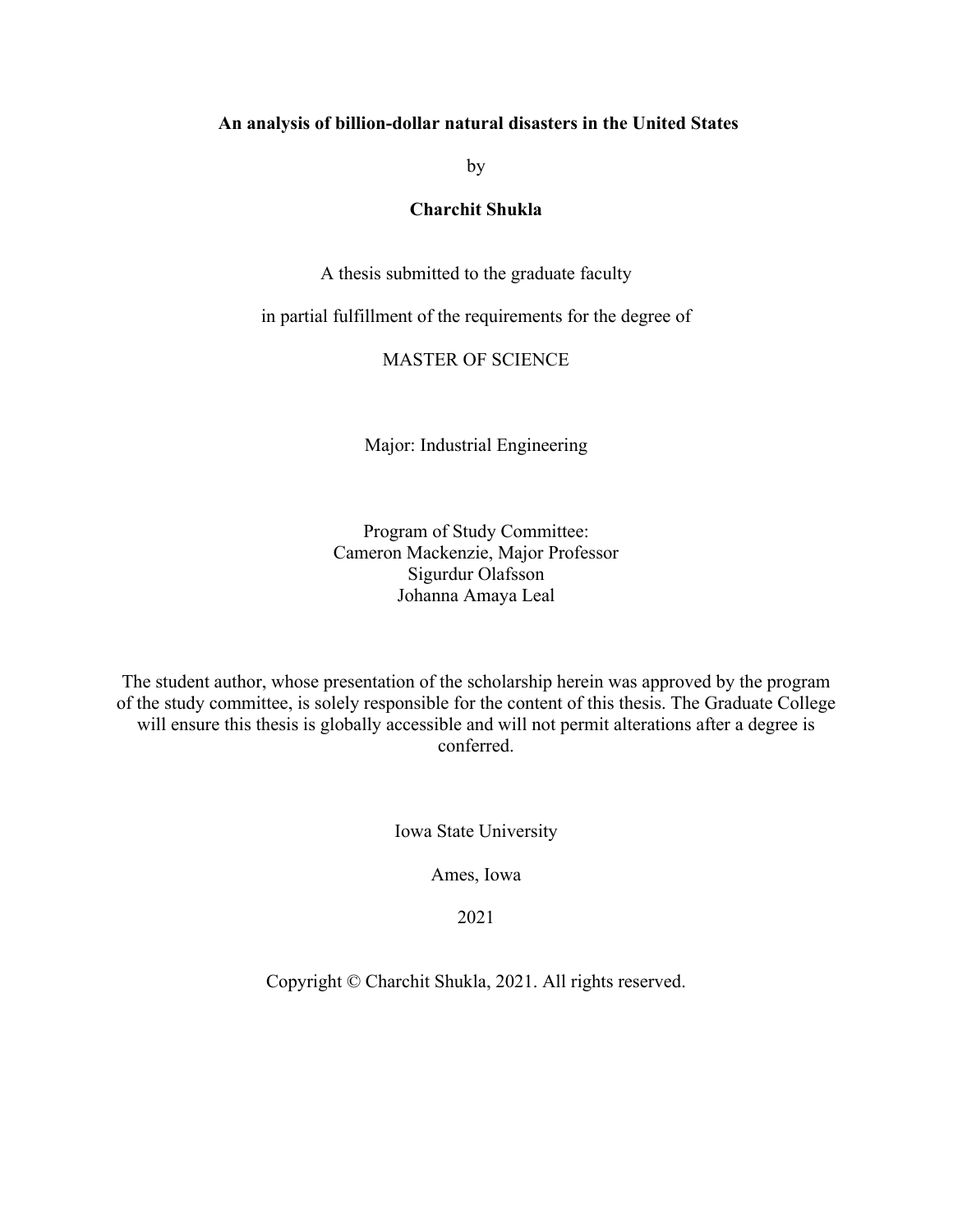## **DEDICATION**

I would like to dedicate this thesis to my parents, Dr. Cameron Mackenzie, Alan Gaul, and my friends. Their continuous support, even during difficult times, has made it possible for me to finish this work. I forever would be grateful for their kindness, guidance, and patience.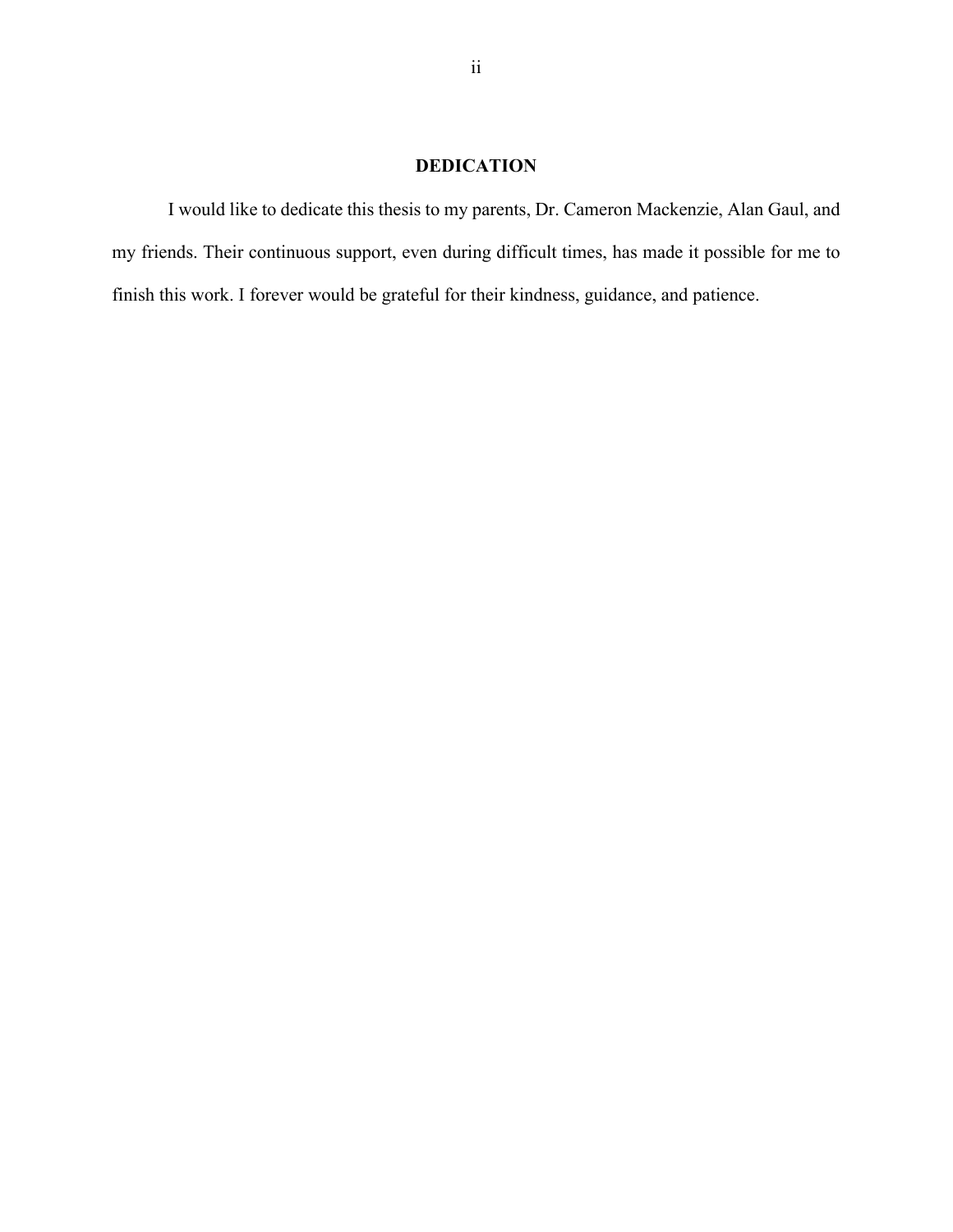# **TABLE OF CONTENTS**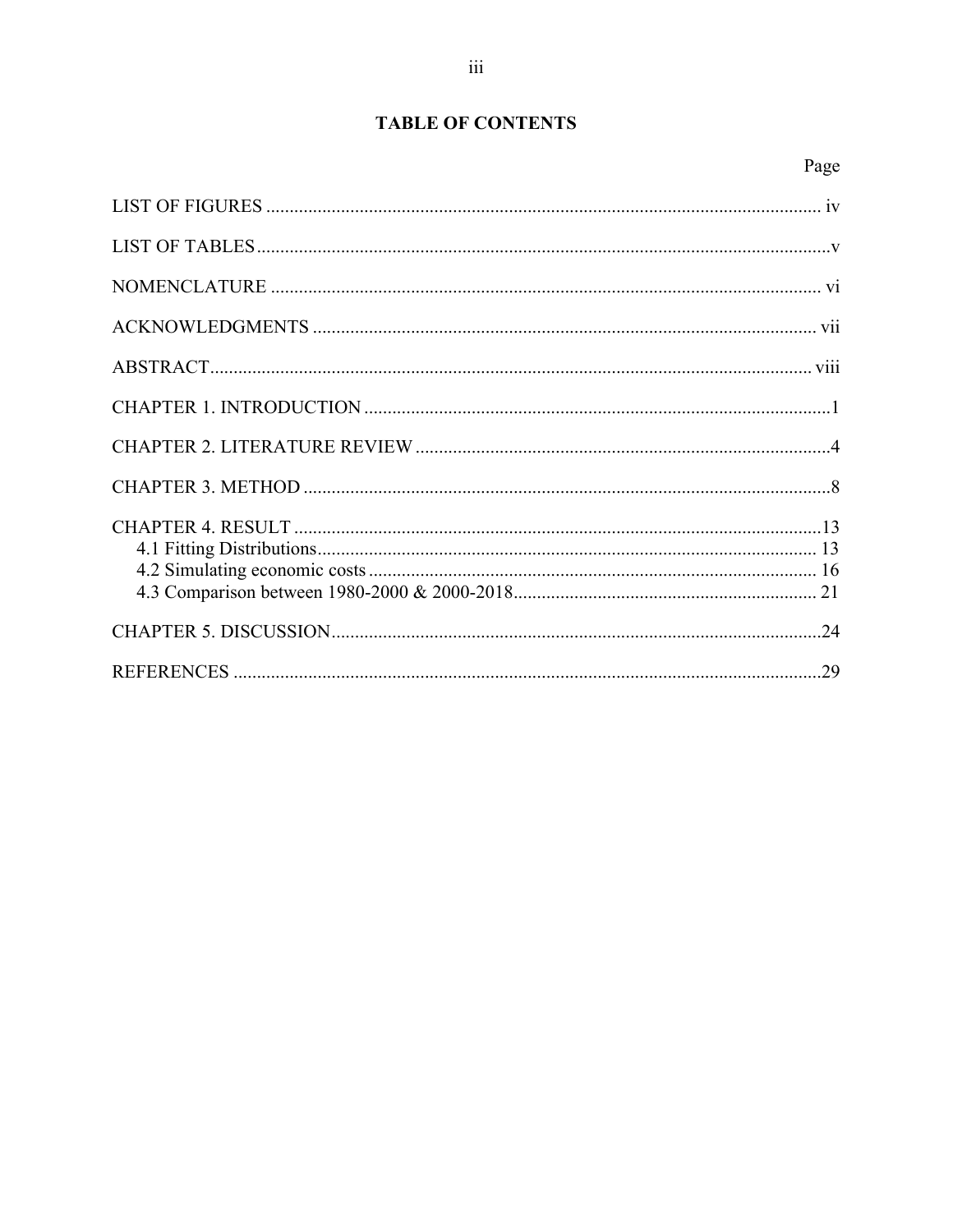# <span id="page-3-0"></span>**LIST OF FIGURES**

| Figure 1: Total cost of billion-dollar natural disasters from the year 1980 up to the year         |  |
|----------------------------------------------------------------------------------------------------|--|
| Figure 2: Frequency of each type of billion-dollar natural disasters from 1980-2018 10             |  |
| <b>Figure 3:</b> Fitted Johnson distribution to severe storm dollar value during the period 1980-  |  |
|                                                                                                    |  |
| <b>Figure 5:</b> Relative frequency histogram of annual costs of disasters by each of the model 20 |  |
| Figure 6: Q-Q probability plot of the annual cost of disaster for each of the models  21           |  |
| Figure 7: Relative frequency histogram of annual costs of disasters from 1980-2000 of              |  |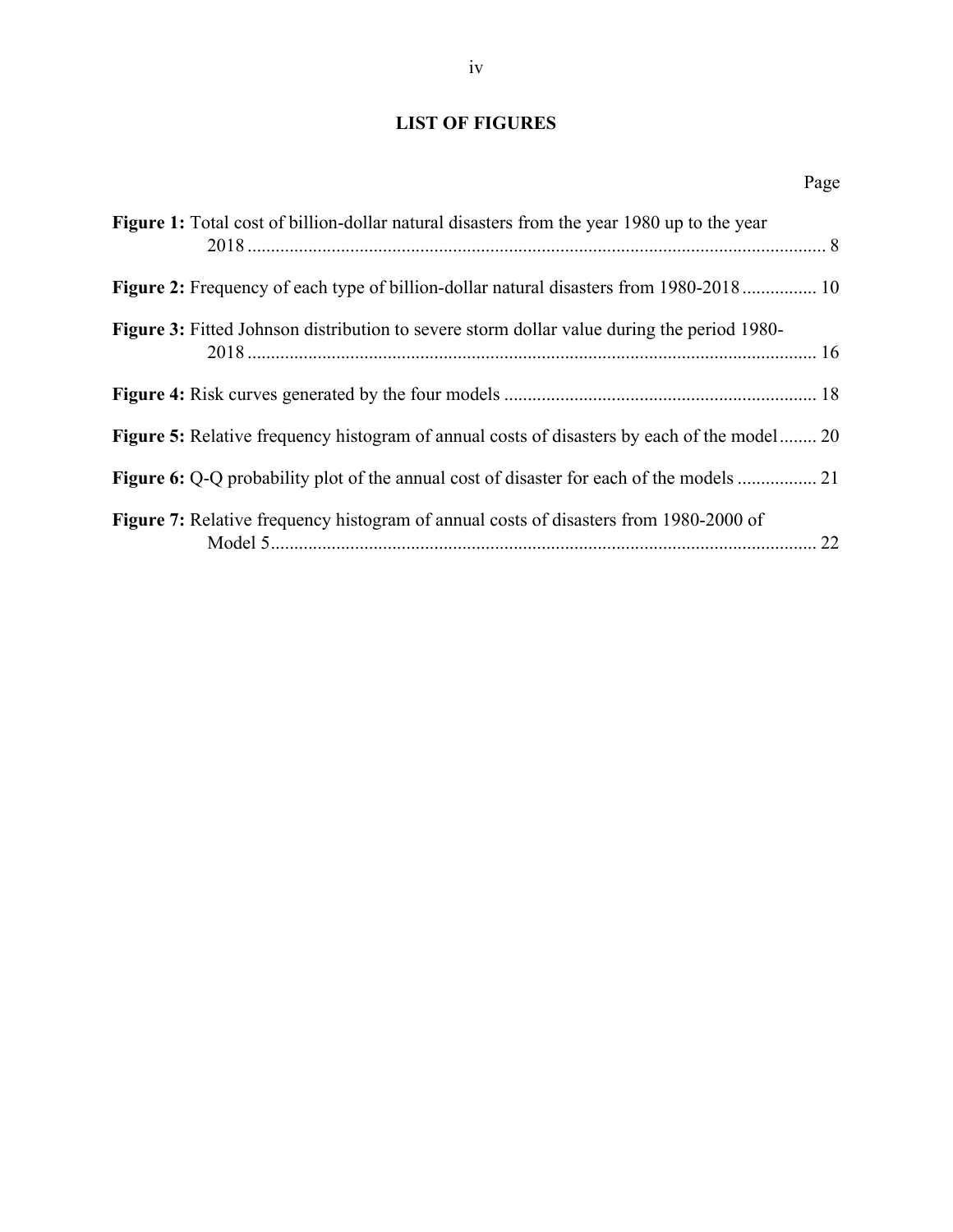## <span id="page-4-0"></span>**LIST OF TABLES**

|                                                                                                  | Page |
|--------------------------------------------------------------------------------------------------|------|
|                                                                                                  |      |
|                                                                                                  |      |
|                                                                                                  |      |
|                                                                                                  |      |
|                                                                                                  |      |
| Table 6: Costs in billions of dollars for each type of disaster generated by the four models  19 |      |
|                                                                                                  |      |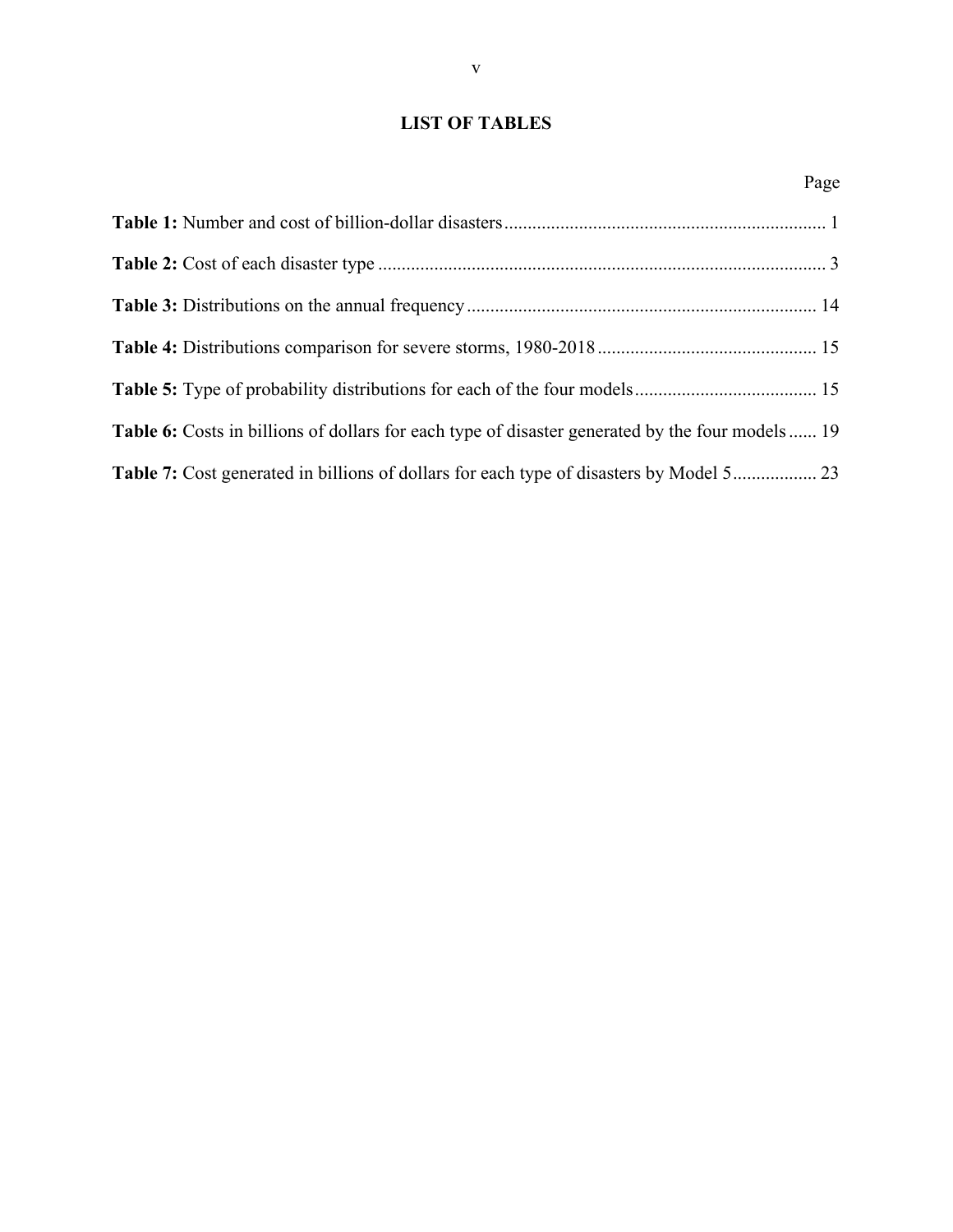## **NOMENCLATURE**

<span id="page-5-0"></span>

| AIC         | Akaike Information Criterion     |  |  |
|-------------|----------------------------------|--|--|
| CGE         | Computable General Equilibrium   |  |  |
| <b>GDP</b>  | Gross Domestic Product           |  |  |
| $I-O$       | Input-Output                     |  |  |
| NOA A       | National Oceanic and Atmospheric |  |  |
|             | Administration                   |  |  |
| <b>NCDC</b> | National Climatic Data Center    |  |  |
| <b>NWS</b>  | National Weather Service         |  |  |
| U.S.        | <b>United States</b>             |  |  |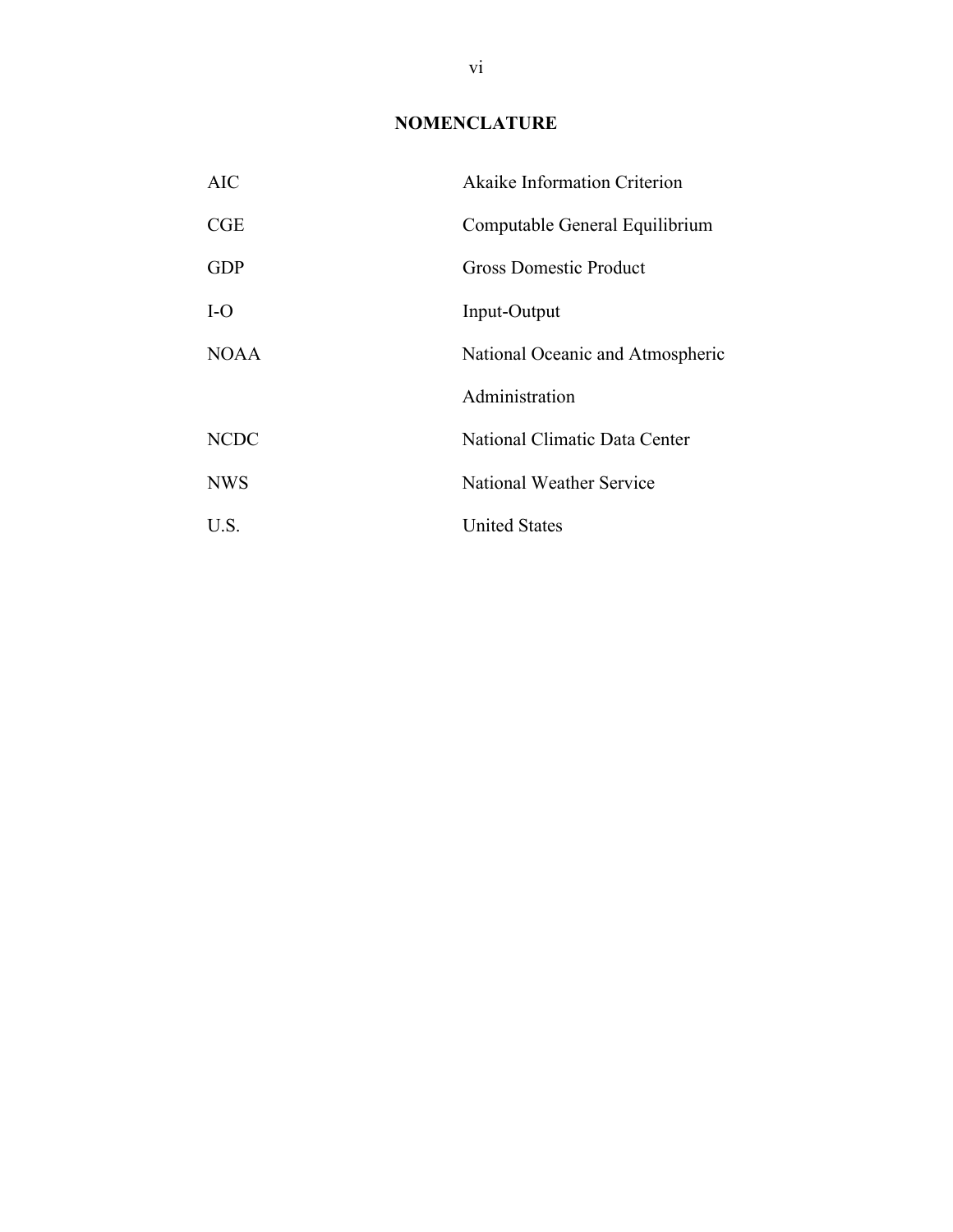## **ACKNOWLEDGMENTS**

<span id="page-6-0"></span>I would like to thank my major professor Dr. Cameron MacKenzie, and my committee members Dr. Sigurdur Olafsson and Dr. Johanna Amaya Leal, for their guidance and support throughout the course of this research.

In addition, I would also like to thank my friends, colleagues, the department faculty, and staff for making my time at Iowa State University a wonderful experience. Without whom, this thesis would not have been possible.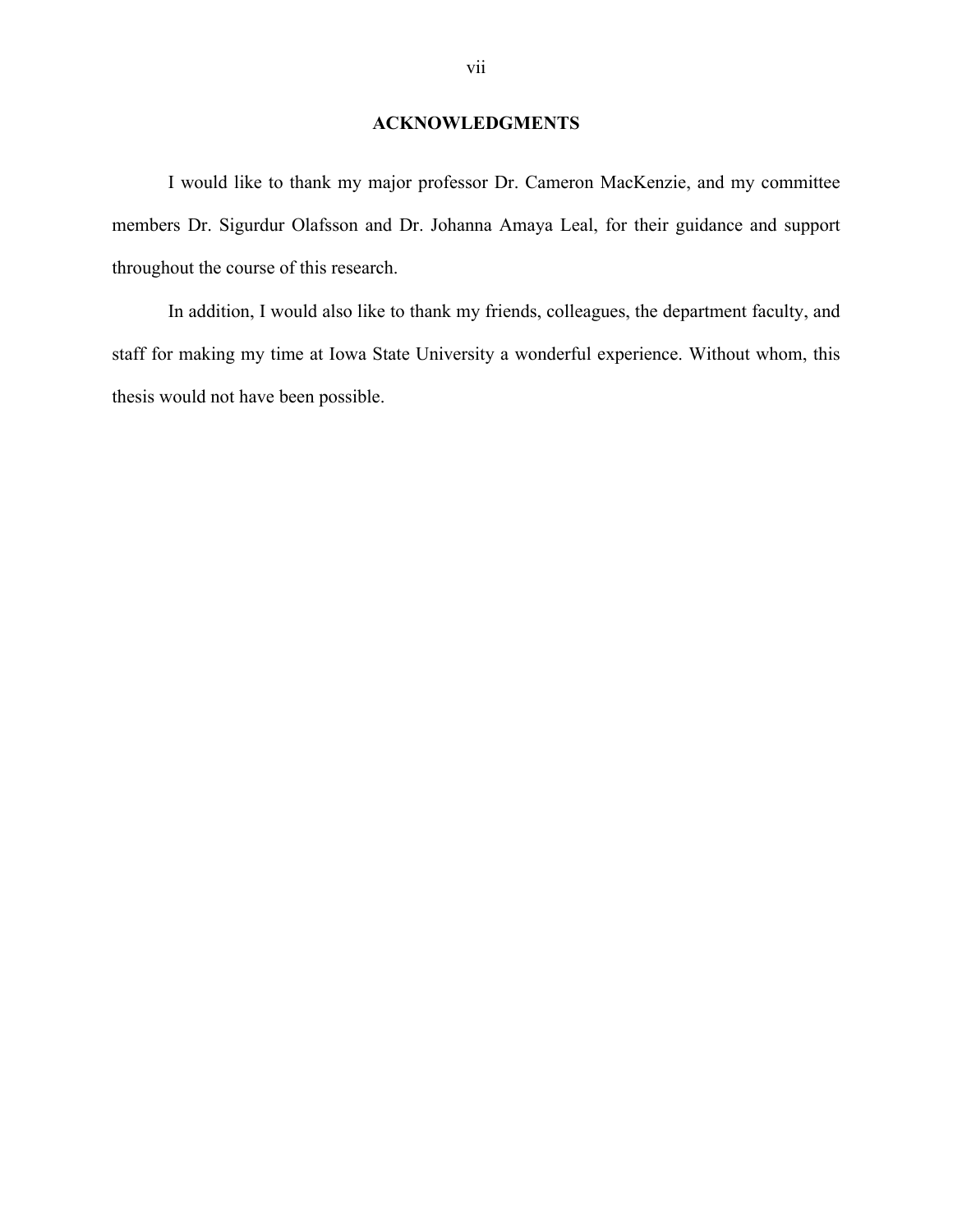#### **ABSTRACT**

<span id="page-7-0"></span>The average cost of natural disasters and damage to the U.S. economy has increased each year from approximately \$35 billion in 1980 to \$300 billion in 2017. This increase in the cost of natural disasters could be due to an increase in the strength and frequency of natural disasters and/or growth in the U.S. economy. This thesis forecasts the cost of natural disasters by fitting probability distributions to the historical cost of billion-dollar disasters. This thesis models the cost of natural disasters based on all weather-related natural disasters that cost more than \$1 billion since 1980 and based only on those natural disasters that cost more than \$1 billion that occurred in the past 20 years. Using the data from 1980 to 2018, the model forecasts the annual expected cost to be \$52 billion. However, if only the recent disaster data is used to fit the model, the expected annual cost \$91 billion.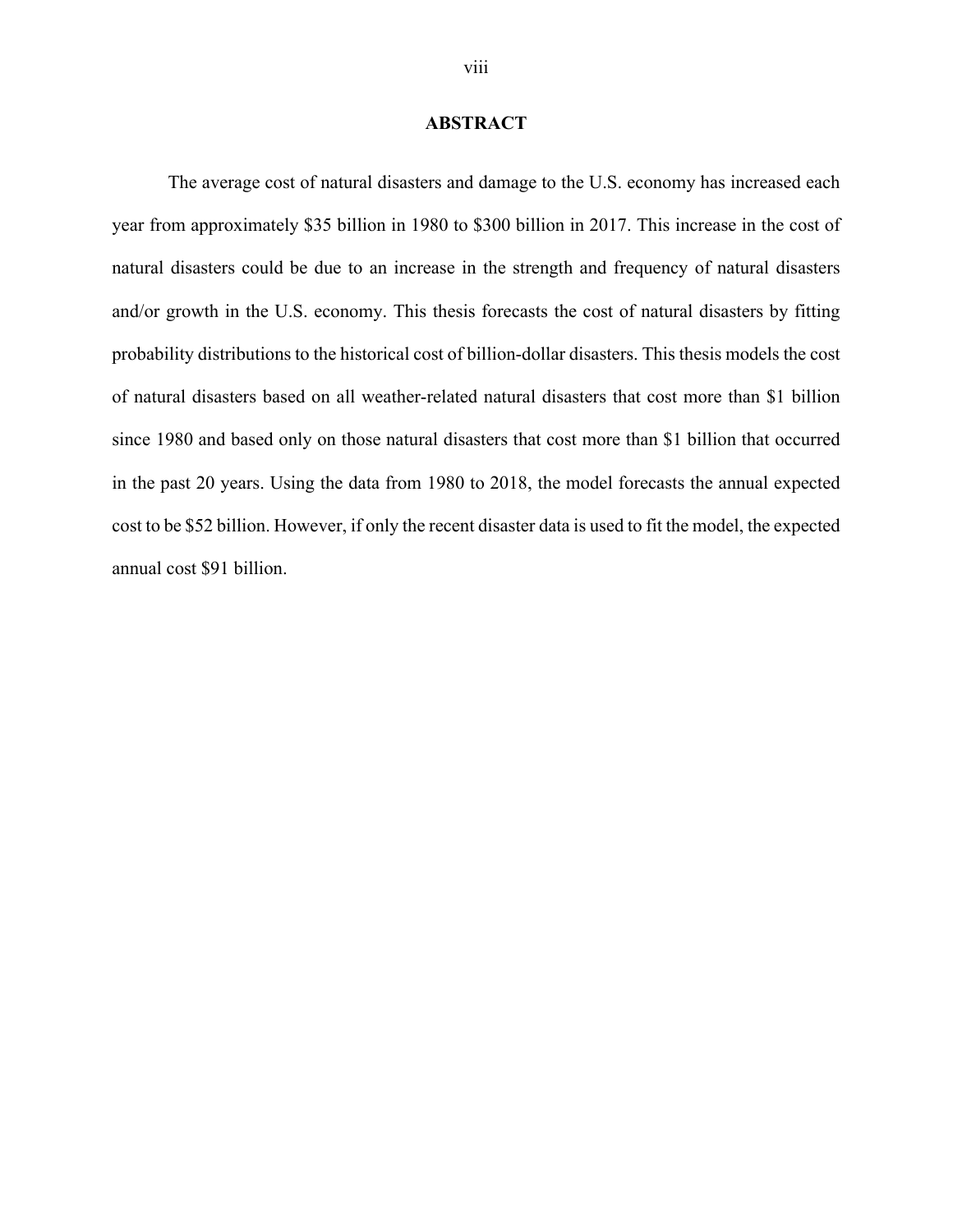#### **CHAPTER 1. INTRODUCTION**

<span id="page-8-0"></span>The United States has sustained nearly 250 weather and climate disasters from 1980 to 2018 with a cost of \$1 billion or more. The total cost of all the billion-dollar natural disasters in these 38 years exceeds \$1.7 trillion [1]. The average cost of billion-dollar natural disasters and damage to the U.S. economy has increased from \$35 billion in 1980 to \$300 billion in 2017 in real dollars. The frequency of billion-dollar natural disasters has increased by 2.5 times from 1980 to 2018. Twenty billion-dollar disasters occurred in the United States from 1980 to 1985, and 72 billion-dollar natural disasters occurred from 2013 to 2018. [Table 1](#page-8-1) shows the change in the cost and number of billion-dollar disasters every decade. The recent disasters from 2013-2018 are almost one-third of the total costs of the disaster from 1980 to 2018. 72 out of 244 billion-dollar disasters, nearly 30% of the disaster occurred in the recent five years. All of these costs are adjusted for inflation using the 2018 Consumer Price Index. See [2] for a good review of previous studies that estimate the costs of natural disasters.

<span id="page-8-1"></span>

| <b>Time Period</b>       | <b>Number of Billion-Dollar</b><br><b>Disasters</b> | Cost               | <b>Percent of Total</b><br>Cost |
|--------------------------|-----------------------------------------------------|--------------------|---------------------------------|
| 1980-1989                | 28                                                  | \$172B             | 10%                             |
| 1990-1999                | 52                                                  | \$268 <sub>B</sub> | 16%                             |
| 2000-2009                | 59                                                  | \$507 <sub>B</sub> | 30%                             |
| 2010-2018                | 105                                                 | \$755B             | 44%                             |
| Last 5 years (2013-2018) | 72                                                  | \$530 B            | 31%                             |
| Total                    | 244                                                 | \$1,702 B          | 100%                            |

**Table 1:** Number and cost of billion-dollar disasters

The increase in the frequency and costs of billion-dollar disasters could be due to several factors: climate change, increasing population, and increasing economic activity. More than 80% of the nation's total losses from weather and climate events are caused by weather extremes [1]. The real U.S. gross domestic product (GDP) was \$6.95 trillion in 1980 and \$18.93 trillion in 2018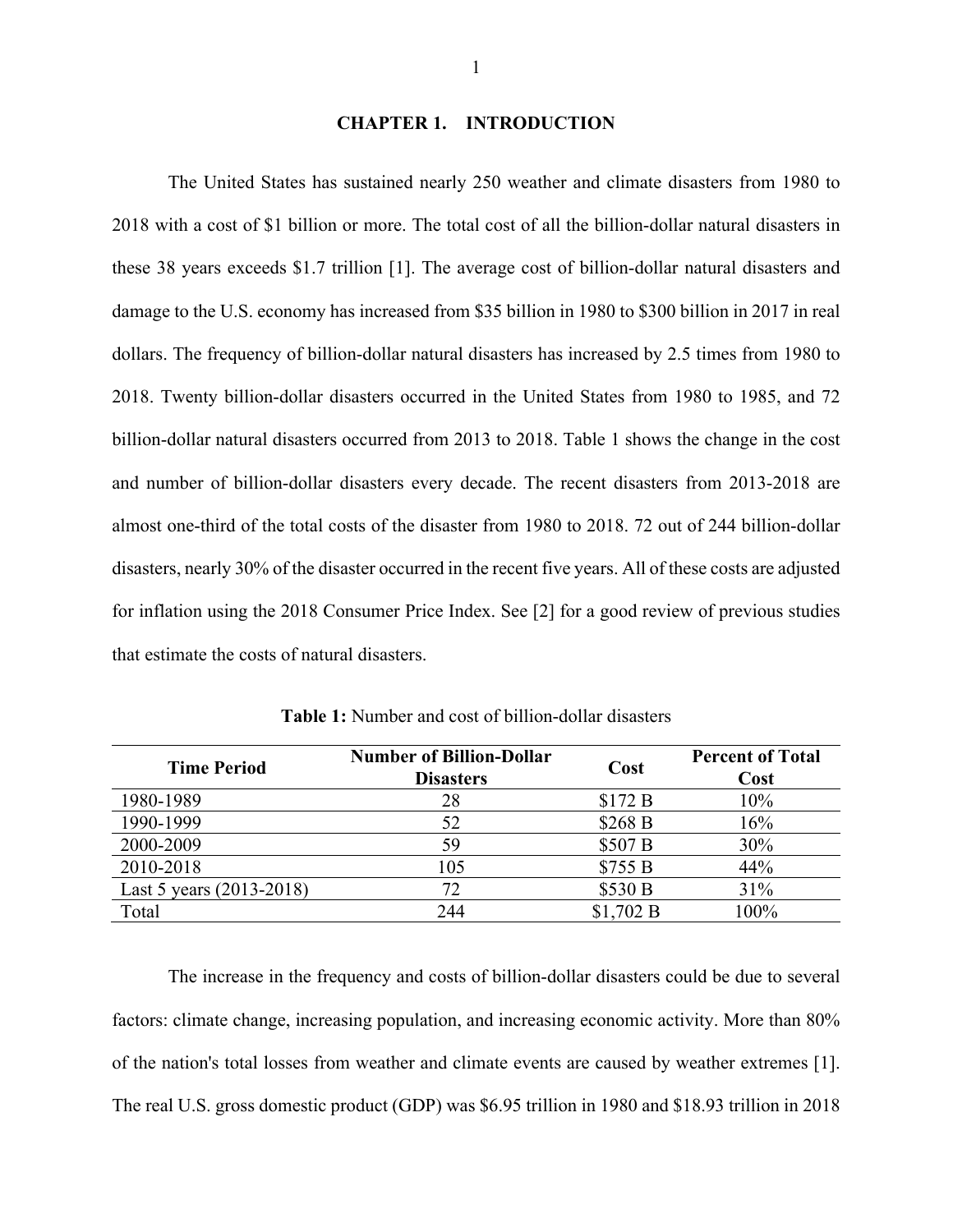[3]. GDP increased by more than 172% from 1980 to 2018, but the average cost of billion-dollar disasters increased by more than 750%. The economic cost of natural disasters in the United States has grown faster than the nation's GDP.

Modeling the historical data of billion-dollar disasters can provide an understanding of the past and provide a means to forecast the cost of future disasters. This data could be modeled by time series methods, regression analysis, causal analysis, and simulations.

This thesis uses probabilistic models to forecast billion-dollar disasters in the future. Simulating the extreme events with a mathematical model might provide a better understanding of the billion-dollar disasters. The billion-dollar weather and climate natural disasters are recorded and published by the National Oceanic and Atmospheric Administration (NOAA) [1]. NOAA categorizes these disasters into seven types: drought, flood, freeze, severe storm, tropical cyclone, wildfire, and winter storm. This thesis model each type of disaster separately and fits a probability distribution for the frequency and the cost for each type of disaster. [Table 2](#page-10-0) depicts the cost and percentage impact of the billion-dollar disasters. The costs of disasters are unevenly spread for each type of disaster and split into unequal percentages. We simulate each type of disaster and combine the simulation of each type of disaster to generate an annual cost of billion-dollar disasters in the United States.

Fitting probability distributions to all the data from 1980 to 2018 assumes that the frequency and costs of these disasters have remained constant in the preceding 38 years. Since that might be an unrealistic assumption, we also fit probability distributions to only the most recent data for each type of disaster (approximately twenty years' worth of data). Over the past 38 years, the United States' GDP has also changed over time and went through a number of recessions and economic boom [4]. This might have an effect on the cost of disasters. We also model the impact

2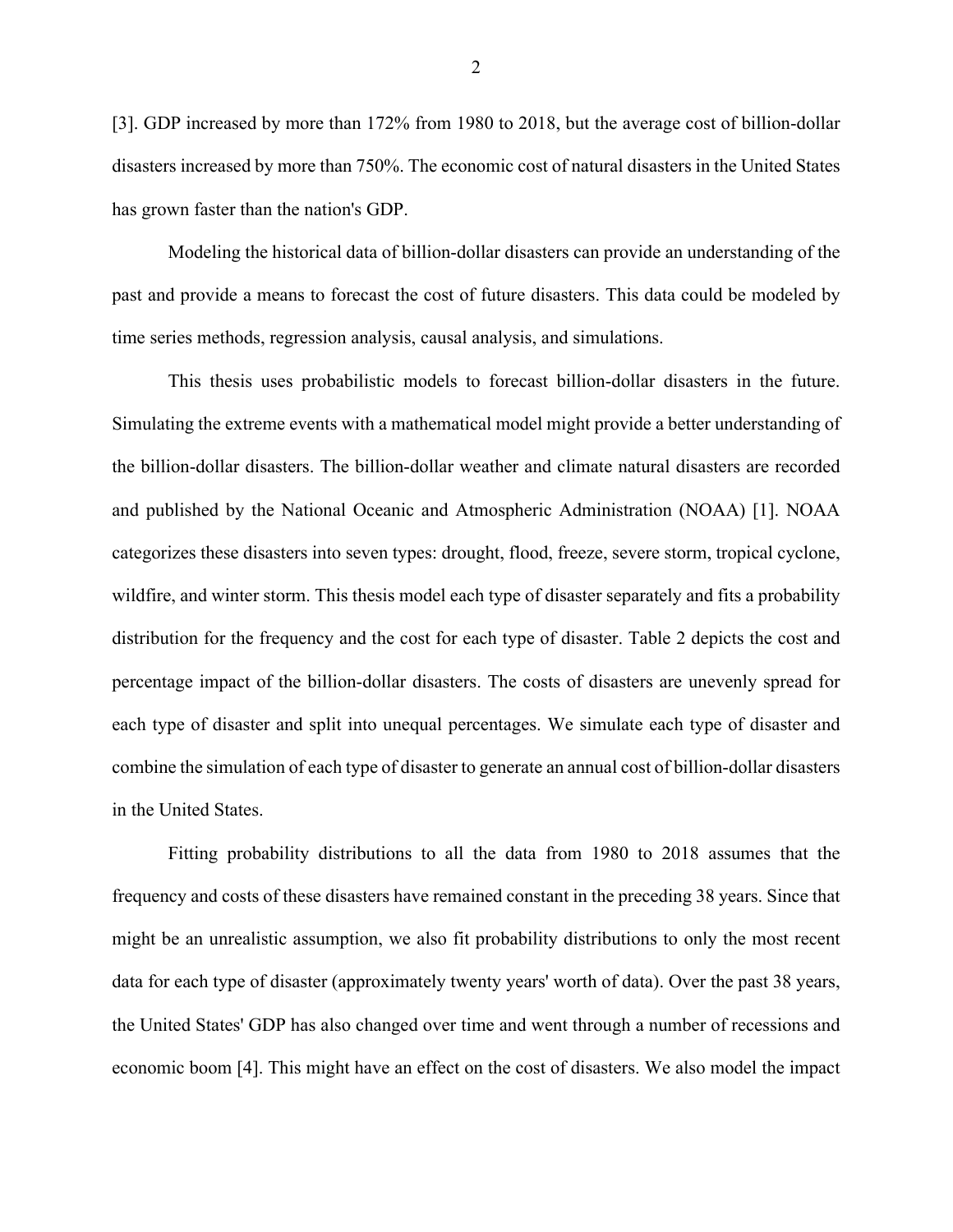of GDP on costs of natural disasters separately. This thesis presents the simulated results to give a broader picture of the risk that the United States can face from natural disasters, which cost more than a billion dollars. A probabilistic forecast of billion-dollar disasters' costs provides better insights than a deterministic model into the risks. Policymakers can use these types of models to develop strategies and allocate resources to prepare for these large-scale disasters.

<span id="page-10-0"></span>

| <b>Disaster Type</b>    | <b>Number Events</b> | Cost               | <b>Percent of Total Cost</b> |
|-------------------------|----------------------|--------------------|------------------------------|
| Freeze                  | 9                    | \$30 B             | $2\%$                        |
| <b>Tropical Cyclone</b> | 42                   | \$935 <sub>B</sub> | 55%                          |
| Winter Storm            | 17                   | \$49 B             | 3%                           |
| Drought                 | 26                   | \$248 B            | 15%                          |
| Wildfire                | 16                   | \$80 B             | $5\%$                        |
| Severe Storm            | 105                  | \$233 B            | 14%                          |
| Flooding                | 29                   | \$126B             | $7\%$                        |
| Total                   | 244                  | \$1,702 B          | 100%                         |

**Table 2:** Cost of each disaster type

This thesis is divided into five sections. Chapter 2 identifies the open questions from the past work done by many authors. Chapter 3 presents the methodology and the steps taken to model the billion-dollar disasters. The analysis includes five models to estimate the cost to the U.S. economy. Two of the five models measure the effect of the GDP of the U.S into account. One model compares the results to validate the best model. Chapter 4 discusses the outcomes of fitting distributions to the data and running the Monte Carlo simulation [5]. The discussion highlights the risk of natural disasters expressed in costs to understand the benefits of increasing the country's preparedness for natural disasters and enhancing the nation's resilience.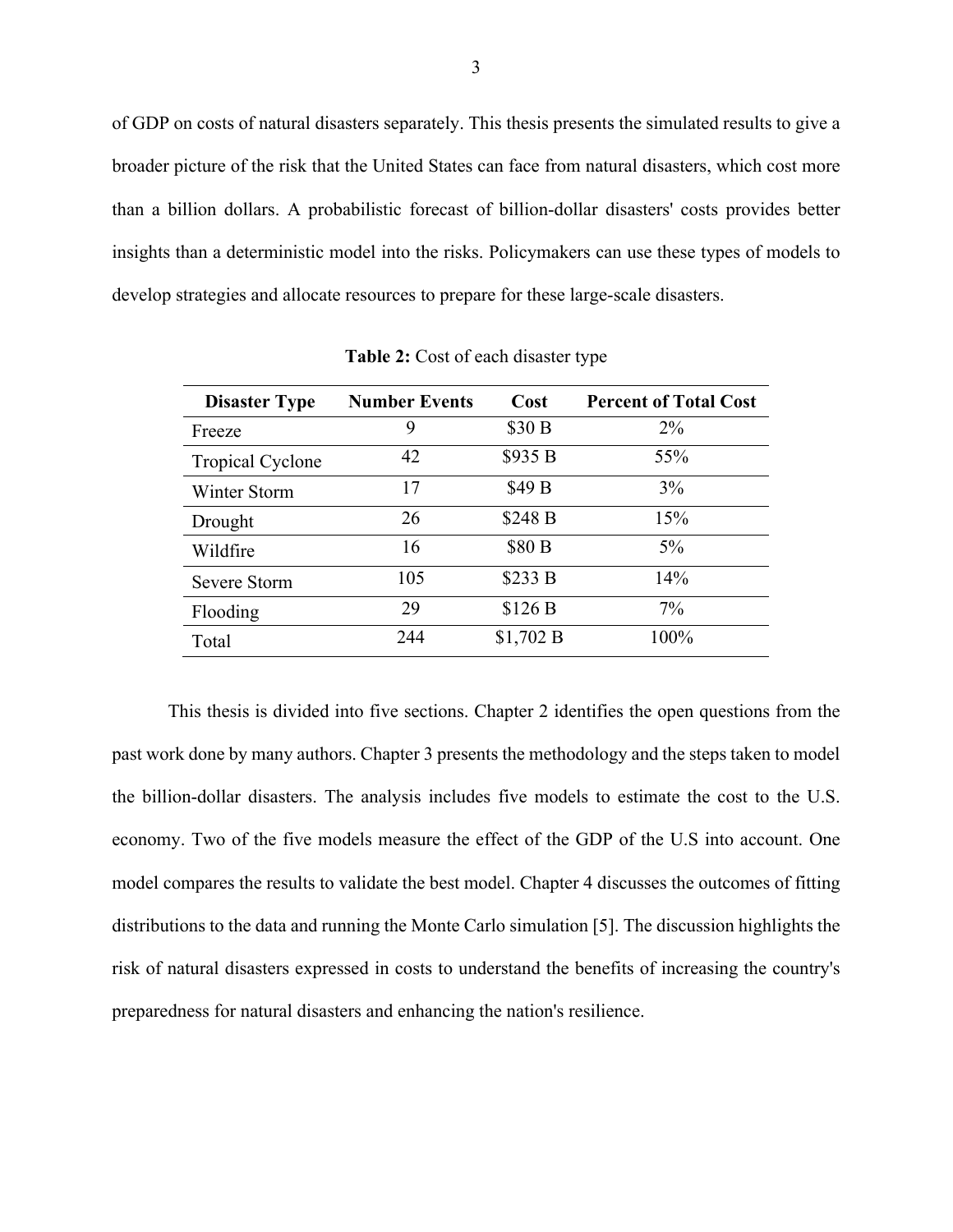## **CHAPTER 2. LITERATURE REVIEW**

<span id="page-11-0"></span>A number of studies have estimated the economic impact of natural disasters. Some of the most common models to estimate the economic losses are the Input-Output (I-O) and the Computable General Equilibrium (CGE) models [6]. These models consider the economy as a collection of a small industry that interacts with each other through intermediate consumption. Models are generated to fit the specific scenarios to measure the reduction in the GDP in areas impacted by the disruptions to predict the impacts of disasters inter regionally [7]. Some authors have even attempted to isolate parts of the state of California [8] and its ripple impact on the rest of the U.S. economy. In general, these models identify the direct and indirect losses with an aim to account for as many variables as possible [9]–[11]. These models are as good as the assumptions of the model to estimate the economic impacts and prone to changes as the new data emerges. Al Kazimi and MacKenzie [2] review several I-O and C.G.E. studies of past and potential disasters in the United States.

The National Weather Service (NWS) provides weather-related products and services to the public. N.W.S. has maintained a historical database from flood damage across the nation since 1870. The accuracy of these flood datasets has been tested and shown to be consistent but not perfect [12]. These errors in data arise while collecting and estimating the economic impact due to various reasons. The error could be a combination of many variables, including incompatibility between different sources, human error, change in population, change in wealth or development of the area, and extreme weather disasters offsetting the overall results. In the 1980s, NOAA's National Climatic Data Center (NCDC) started tracking U.S. weather and climate events which individually cost at least \$1 billion in overall damages and costs [13]. The data at NCDC is available to the public. The data collected by NCDC relies on the insurance companies and the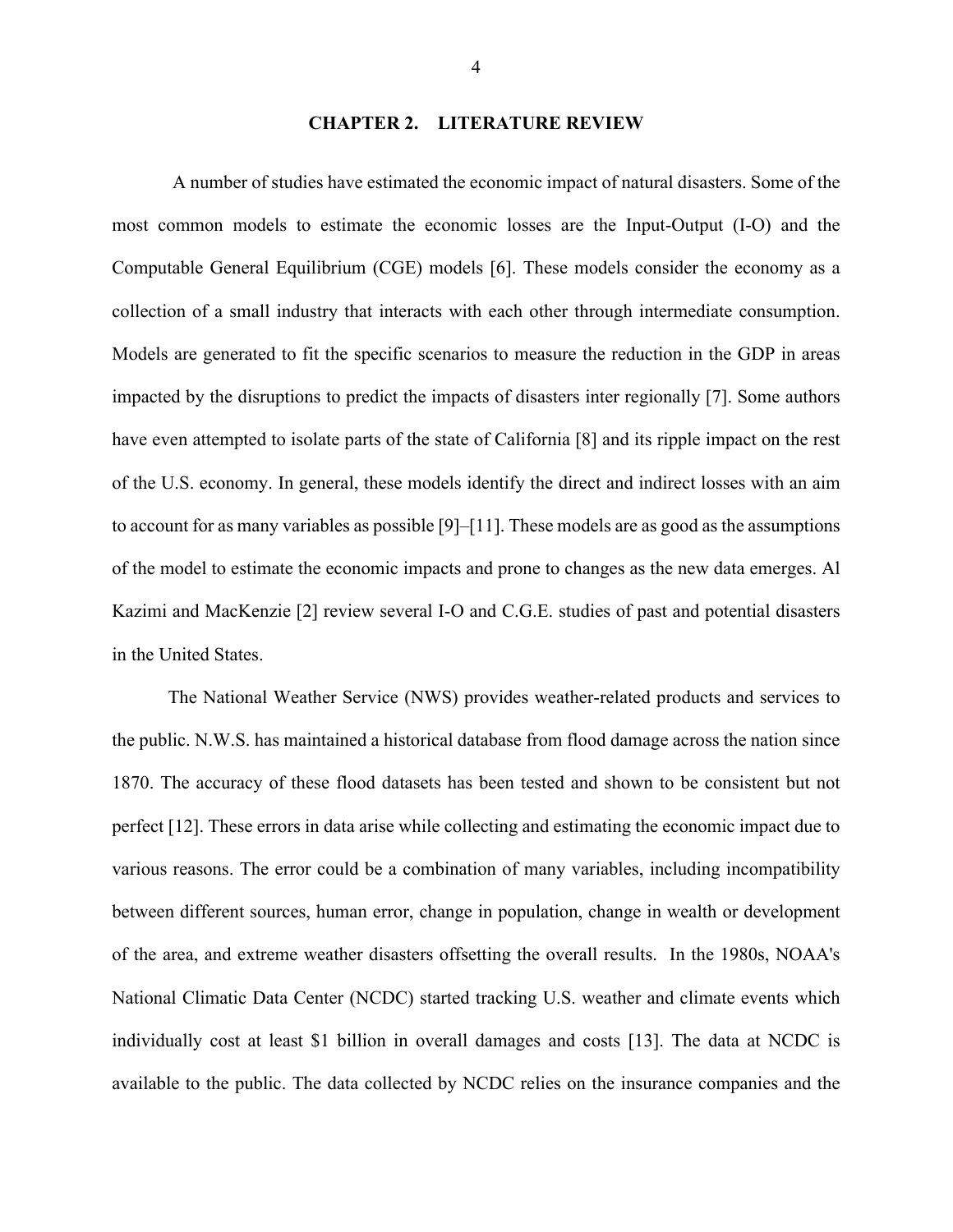government agencies. Researchers have identified new approaches to quantify the uncertainty in this data source as well [14].

The billion-dollar disaster weather data published by NOAA and used in this thesis likely underestimate losses by 10-15% [15]. This implies that the cost of the billion-dollar disasters is actually more than what is listed. The interdependence of economic activity is difficult to measure. The data on losses from natural disasters contains significant amounts of uncertainty [16], and the full extent of material losses may not be known until several years after the disaster. The cost of some disasters might also be overestimated in the long term. For example, rain from a hurricane might be beneficial to the agriculture crops, and the local construction required to replace the old facilities could help grow the GDP in the long term following a severe disaster [13]. Smith and Matthews [14] construct a confidence interval around the billion-dollar disasters dataset. Probability distributions provide the average time period or frequency of disasters. After any natural disaster, government agencies, institutions, and insurance companies publish their estimate of the cost of the disaster. These estimations use various methodologies and a data collection approach. Different types of methodologies lead to different estimations. One study finds that the estimation differs by a factor of 2 or more for more than 50% of the flood damages in California that cost less than \$50 million [12]. As the area or the period of time is extended, the underestimation and overestimations errors tend to average out. The errors are significantly less for events that cost more than \$500 million. The losses from crop damage and flood loss cause the major climate extremes loss [17]. Crop yield values have increased almost by 50% from the year 1980 to 2000; this in turn has increased the GDP of the nation.

General conclusions may be difficult to evaluate about the weather phenomena such as tornadoes, hail, and thunderstorms because the observational evidence for changes is too broad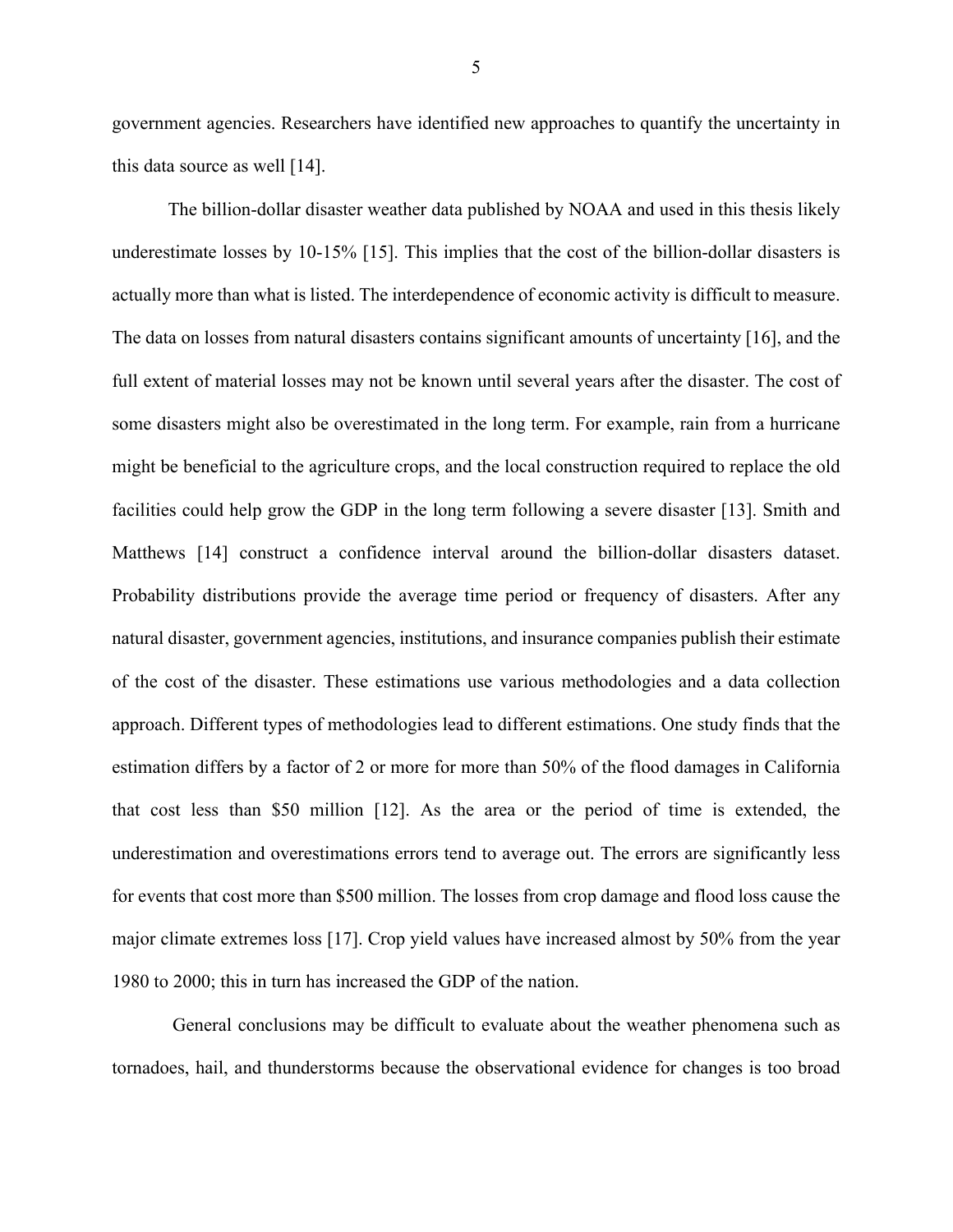and scattered across places [18]]. Evidence exists that the frequency of heavy precipitation events and the frequencies and intensities of tropical cyclones and hurricanes [19], [20] have increased in North America. A probabilistic event attribution framework by Pall [21] concludes that the risk of flood occurrence in the U.K. in the year 2000 substantially increased due to anthropogenic greenhouse gas emissions. In 1993 in American Midwest, approximately 3.3 million ha of soybean and corn fields were flooded, causing a 50% decrease in corn yields in Iowa, Minnesota, and Missouri and a 20–30% decrease in three other states [22]. Flood also significantly damaged transportation infrastructure.

There have been a number of disastrous floods in the last two decades. Recent studies on past and current changes of precipitation extremes in North America have reported an increasing trend in precipitation over the last half-century [20]. A study [23] constructed regression relationships between annual flood loss and socio-economic and climate drivers, with a conclusion that a 1% increase in average annual precipitation would lead to an increase in annual national flood loss of around 6.5%. However, the conclusions are highly dependent on the methodology.

As the world has also become wealthier during the past decades [24], the costs of natural disasters have also increased. The flood losses have greatly increased, mainly driven by the expanding assets at risk [25]. However, not all people are equally impacted by the disasters. Lowincome populations are more vulnerable, physically and psychologically, to natural disasters [26], and better data is needed to assess the impact of disasters on the population with different socioeconomic statuses. The public perception also changes with the amount of accurate information they receive from the trusted weather and climate agencies [27]. Having accurate forecasts benefits society in making a range of decisions valuable for their well-being. Even as the scientific understanding of the economic consequences of these extreme events improves, higher-quality

6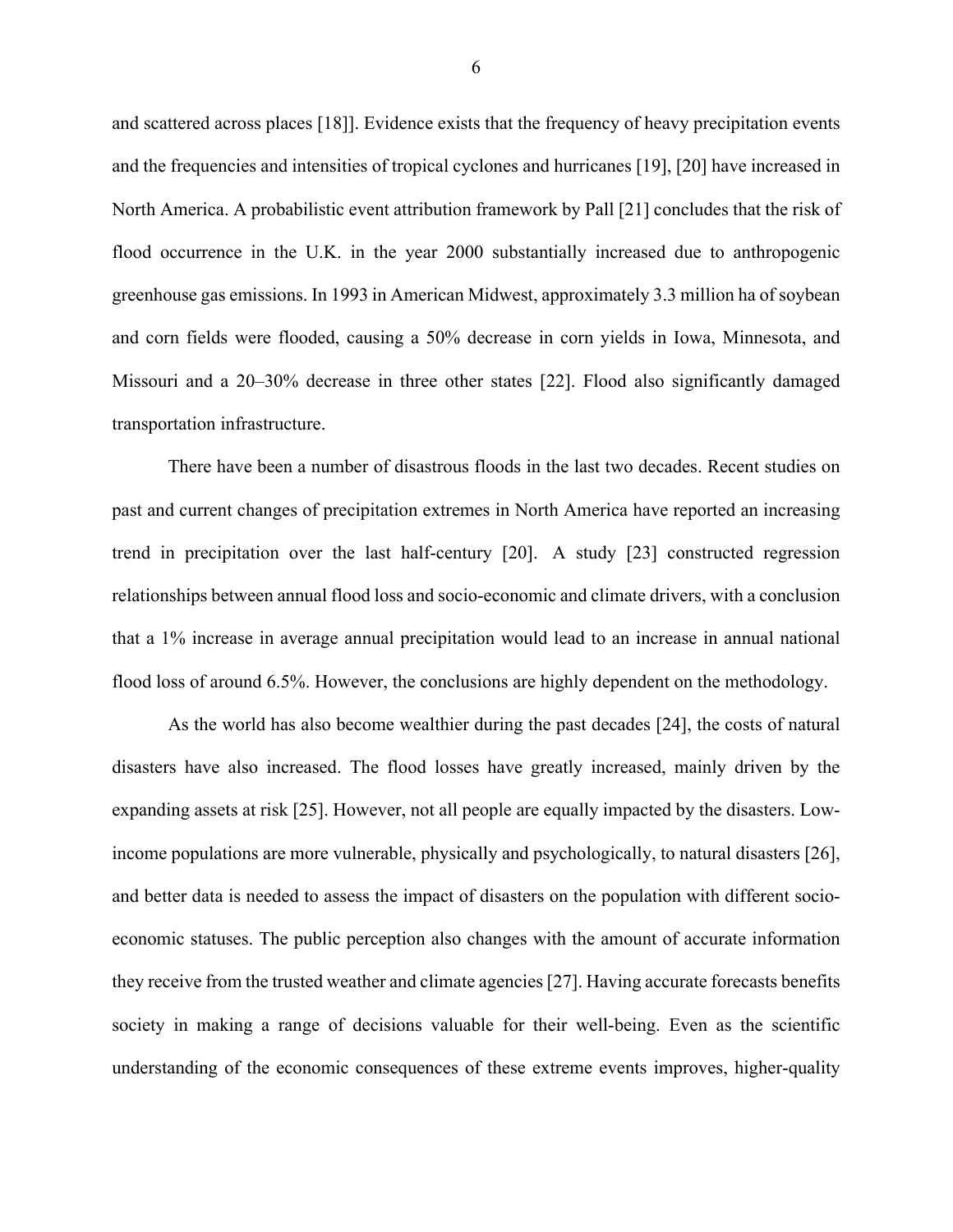data is required to fully understand their economic costs across years, events, and places [28]. As the data become abundant, the mathematical models can further be extended into multi-event disaster planning to quantify resilience and improve decision making [29]. Policymakers can use these mathematical models to make more effective decisions to mitigate the consequences of natural disaster.

Extreme events continue to take a toll on the nation, threatening the well-being of Americans. Quantitative investigations of historical trends provide better results in estimating the frequency and losses from natural disasters [30]. The National Research Council report on natural disasters recommended risk-based approaches to resilience [31]. However, there is no study using a probabilistic approach for tracking the risk of extreme events using the current data [26]. There is a need for mathematical models, improved data, and probabilistic approaches in response to natural disaster anticipation.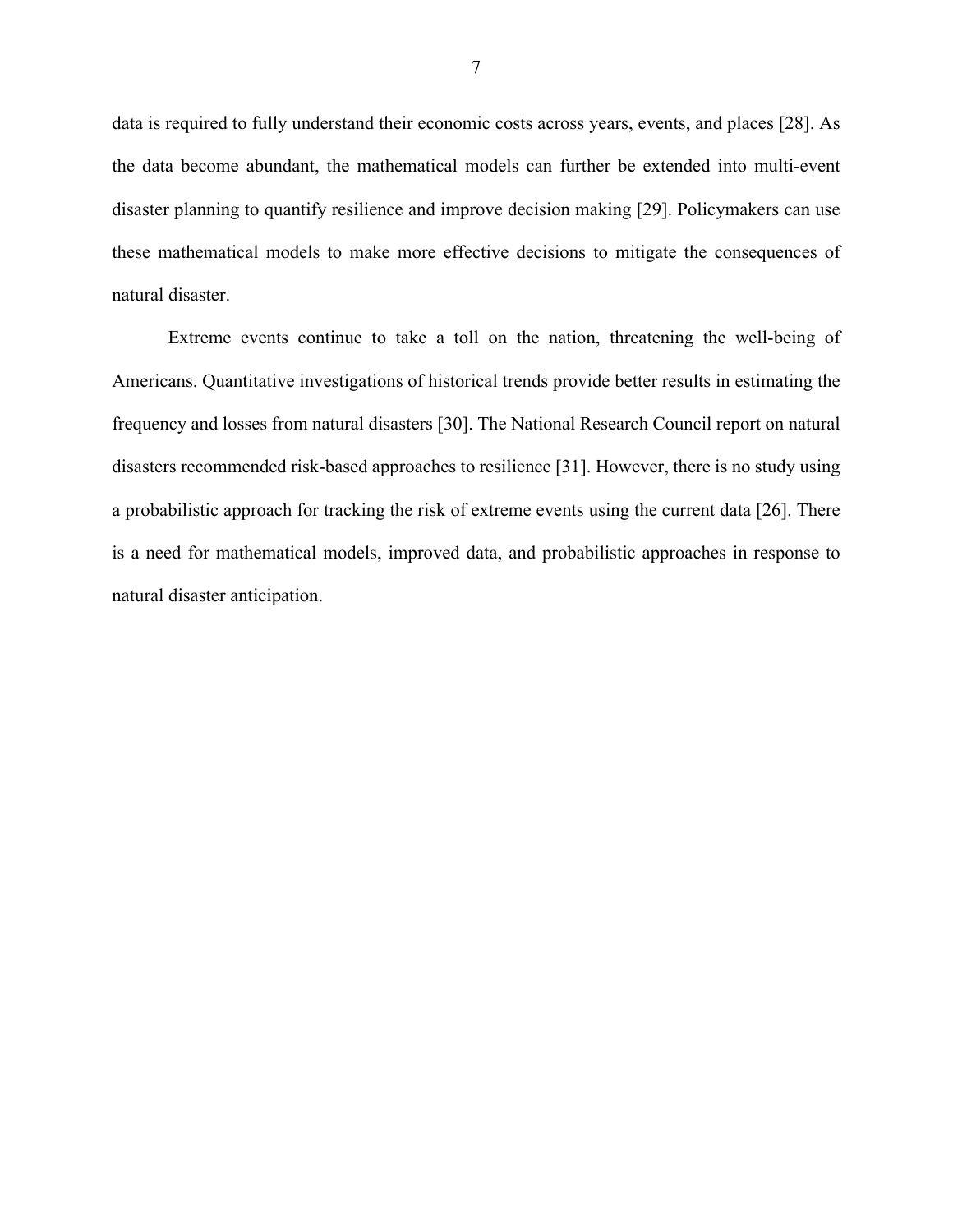#### **CHAPTER 3. METHOD**

<span id="page-15-0"></span>NOAA annually records and publishes natural disasters whose cost exceeds \$1 billion. [Figure 1](#page-15-1) shows substantial variation from year to year in the costs of billion-dollar disasters from 1980 to 2018. As seen in [Figure 1,](#page-15-1) the total cost of all disasters in 2005, 2011, and 2017 are significantly higher than in the other years. This is largely due to a few extreme events. The total cost of \$221 billion dollars in 2005 is largely due to Hurricane Katrina. The high cost in 2011 is due to Hurricane Irene. Several droughts, Hurricane Harvey, and Hurricane Maria generated high costs in 2017. We initially attempted to fit a probability distribution to this entire data set, but no distribution fits well to the observed data or provided good forecasts.



A better approach than fitting a model to all of the data is to fit separate models for each disaster type. Analyzing each type of disaster also provides a better understanding of these billiondollar disasters. Modeling each type of disaster separately can make the model more robust to changes in the data. Using probabilistic models rather than deterministic models reflects the uncertainty that is inherent in forecasting future economic costs from natural disasters.

<span id="page-15-1"></span>**Figure 1:** Total cost of billion-dollar natural disasters from the year 1980 up to the year 2018

We use the billion-dollar disaster data for each type of disaster. We model the distributions of each type of billion-dollar natural disaster separately: drought, flood, freeze, severe storm (i.e.,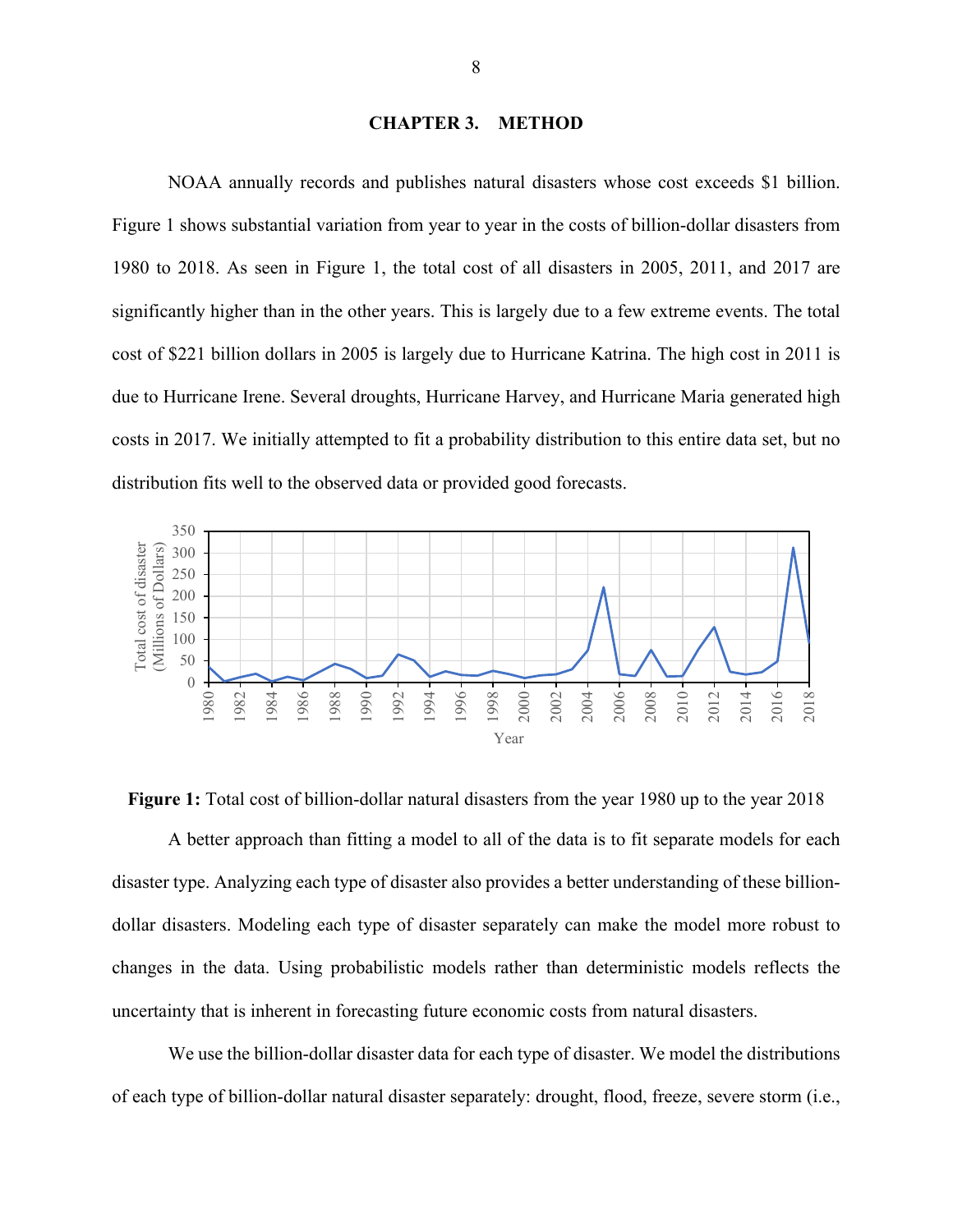tornado, hail, wind damage), tropical cyclone, wildfire, and winter storm. First, we fit a discrete distribution to the annual frequency of each type of disaster. This analysis also tests to see if the frequency of any of these disasters is correlated. If the frequencies are highly correlated, the model will incorporate this correlation. Second, we fit a continuous probability distribution to the cost of each type of billion-dollar disaster. We assume the cost for each type of a billion-dollar disaster is identically and independently distributed. We use the Akaike information criterion (AIC) [32] and the log-likelihood [5] to assess the goodness of fit and choose a distribution. We also attempt to use common distributions across many of the disasters. If a single distribution performs very well according to the AIC. and log-likelihood metrics for many different disasters, we attempt to use that same distribution for each type of disaster.

JMP Statistical Software is used to fit a continuous random variable for the cost of each type of disaster. We fit the costs for each type of disaster to the following continuous distributions: Johnson with a lower bound, sinh-arcsinh (SHASH), lognormal, generalized log, gamma, normal mixtures (2 and 3), Weibull, extreme value, exponential, and normal. Five distinct models are created, and each model uses a different dataset to analyze the economic impact of these natural disasters.

Model 1 uses all the historical data from 1980 to 2018 to model the costs of natural disasters. We start with using all of the data to fit the discrete distribution to the annual frequency. This frequency is analyzed and incorporated into the model to generate the number of disasters that occur in a year for each of the seven types of disasters separately. The probability distribution is fit to the cost of each type of disaster for all the disasters that cost more than \$1 billion from 1980 to 2018. The AIC and log-likelihood values are evaluated, and the best fit of the probability distribution is selected for each type of disaster. Monte Carlo simulation is used to generate the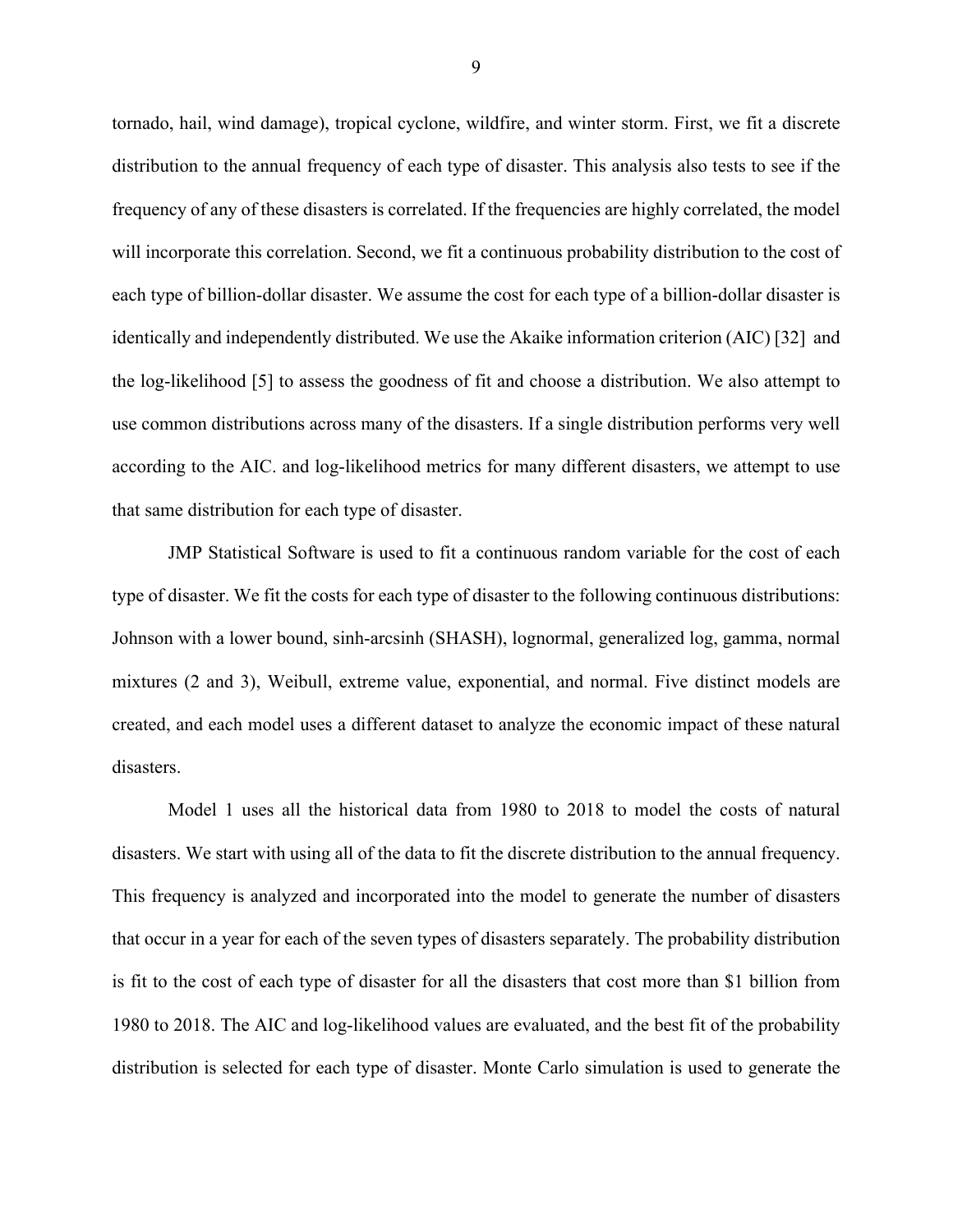frequency of disasters and their costs for all seven disasters. The simulated cost is summed up to obtain the total cost of disasters from the events that cost more than a billion-dollar to the U.S. economy.

Model 2 follows the same steps as Model 1 with one crucial difference—Model 2 only uses the most recent disaster data as opposed to using all of the data from 1980 to 2018 as in Model 1. [Figure 2](#page-17-0) depicts the number of each billion-dollar disaster by year. The number of billion-dollar disasters seems to increase a lot beginning in 2000. In Model 2, we examine each disaster separately and identify a year in which the annual frequency of the disaster appears to change. After identifying the year in which the annual frequency changes, we follow all of the steps in the previous paragraph to fit a probability distribution for the frequency and the cost for each type of disaster, but we only use the data from the more recent year through 2018 to fit these distributions.



<span id="page-17-0"></span>**Figure 2:** Frequency of each type of billion-dollar natural disasters from 1980-2018

One explanation for the growth in billion-dollar disasters and the increase in costs from 1980-2018 may be the growth of GDP and population in the United States. Accounting for the change in wealth and population in the United States within the model may provide a better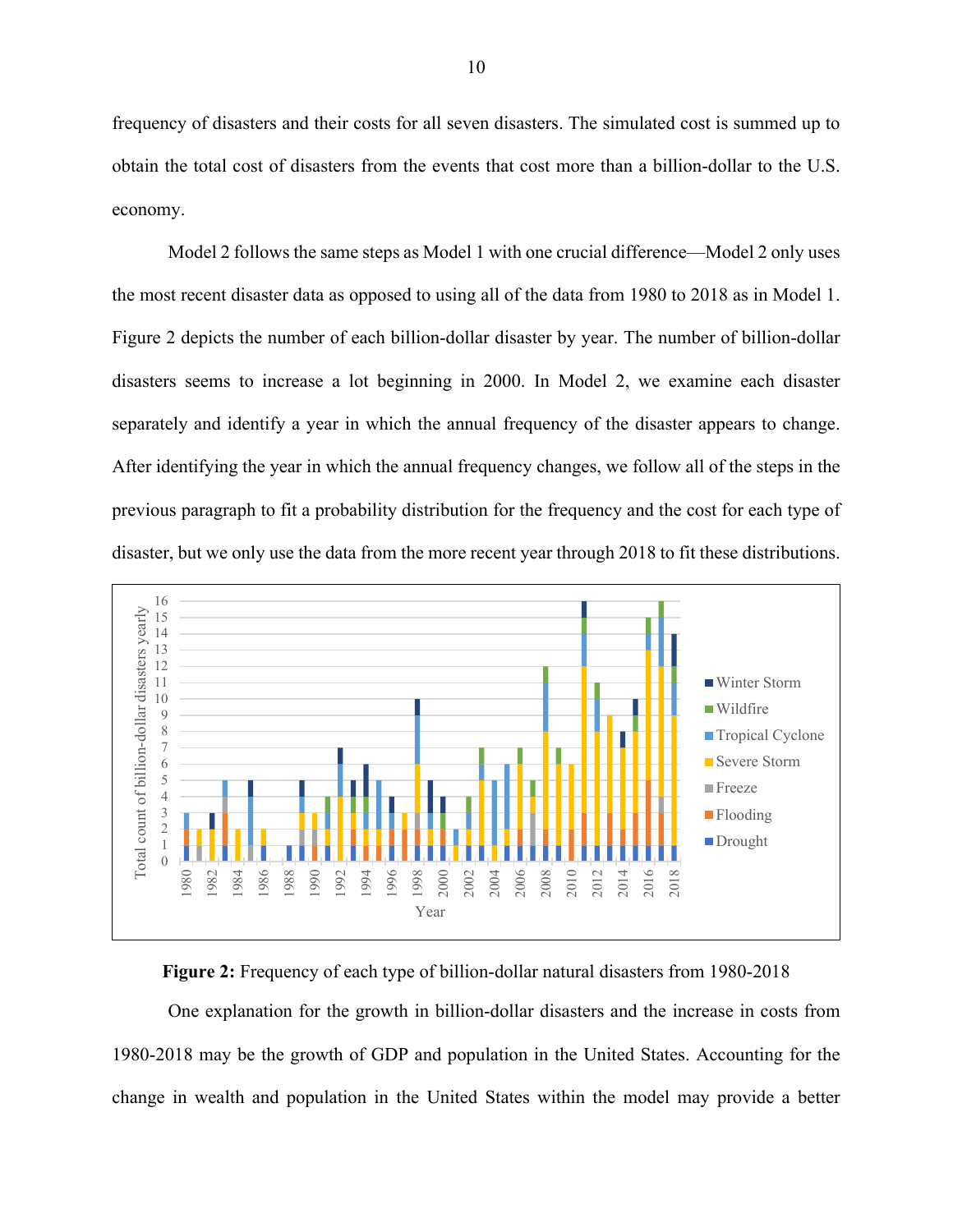forecast of the financial costs of natural disasters. Although the costs of natural disasters are adjusted for inflation via the 2018 Consumer Price Index, we want to account for GDP as well. Model 3 uses the same data for the cost of disasters as Model 1 (years 1980-2018) and divides the costs by the corresponding GDP of that year. We use the same steps as Model 1, but the costs of disasters are replaced by the ratio of the cost of the disaster to GDP We generate the ratio of cost of disasters to the GDP using Monte Carlo simulation and multiply simulated annual costs for each disaster and the GDP in 2018 to generate a probabilistic estimate of the cost of natural disasters.

Model 4 combines the process of Model 2 and Model 3. We use the ratio of the cost of the disaster to the corresponding GDP Rather than using all of the data from 1980-2018; we only use the recent disaster data similar to Model 2. This creates another dataset with the same number of billion-dollar disaster events as Model 2. We follow identical steps to Model 3 to generate the annual costs and multiply the annual costs by the GDP in 2018.

Model 5 follows a similar process as Model 2. Instead of modeling cost after the year 2000, in which the annual frequency of the disaster appears to change. We model from 1980 to a year prior to the year used in Model 2. We follow all the steps as in Model 2 to fit the distribution to frequency and cost for each type of disaster.

A single trial in the Monte Carlo simulation begins by randomly generating the number of billion-dollar disasters that occur in a single year for each of the seven disasters. For each simulated disaster, we randomly generate the cost of that disaster from the probability distribution that best fits that type of disaster. If the cost of disaster generated in a trial is negative, we generate another cost of that disaster from the probability distribution until the cost is positive. The U.S. GDP in 2018 was \$18.93 trillion. As mentioned previously, for Model 3 and Model 4, to convert the ratio of data to the GDP back to the costs of disasters, we multiply the costs generated by the model for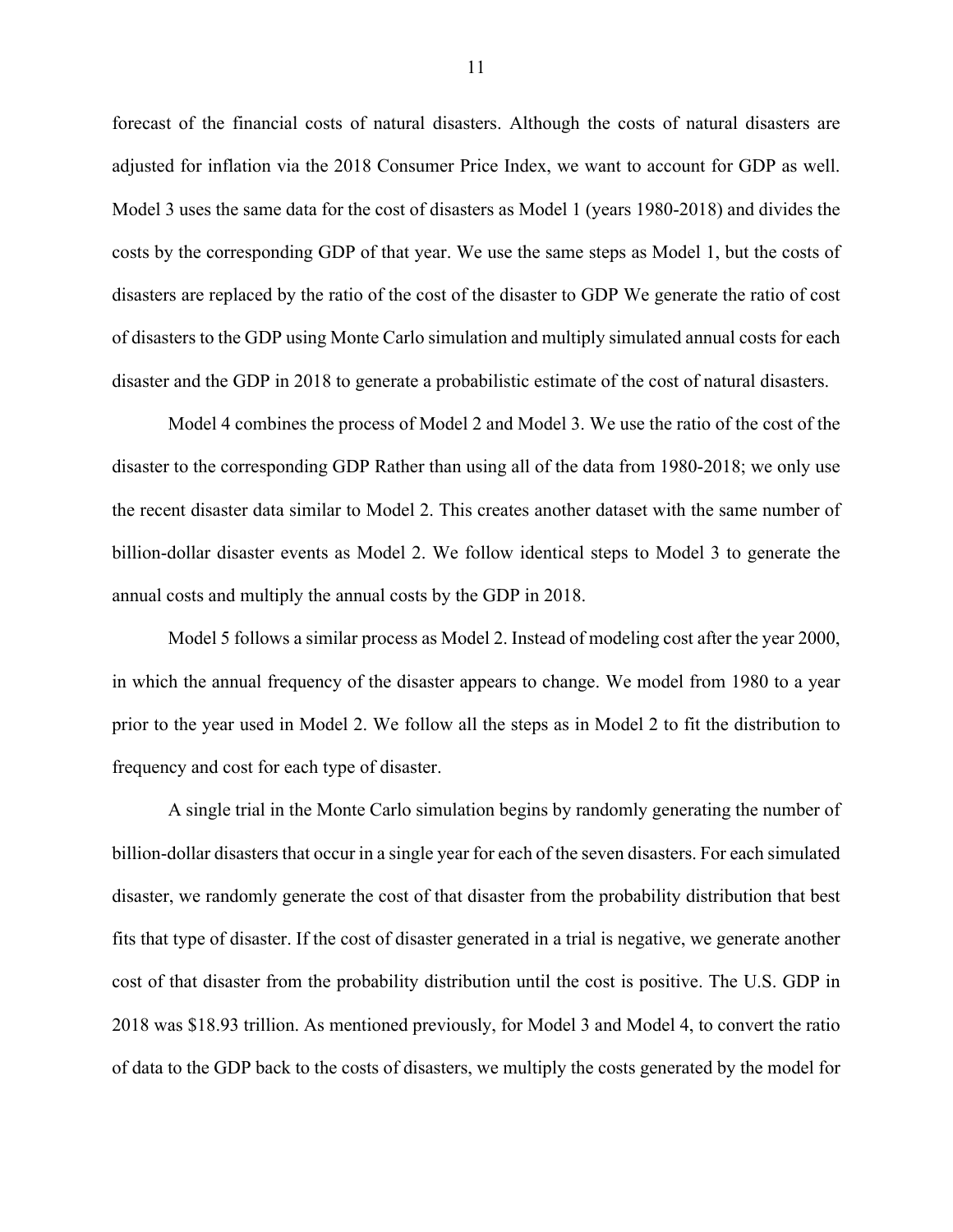each type of disaster and the GDP in 2018. We calculate the total cost of billion-dollar disasters in a single trial by summing the costs of individual disasters. This process is repeated 100,000 times to generate a simulated probability distribution of the annual costs of billion-dollar disasters. The annual costs for each of the seven types of disasters and the total annual costs from all the disasters are analyzed and presented in Chapter 4.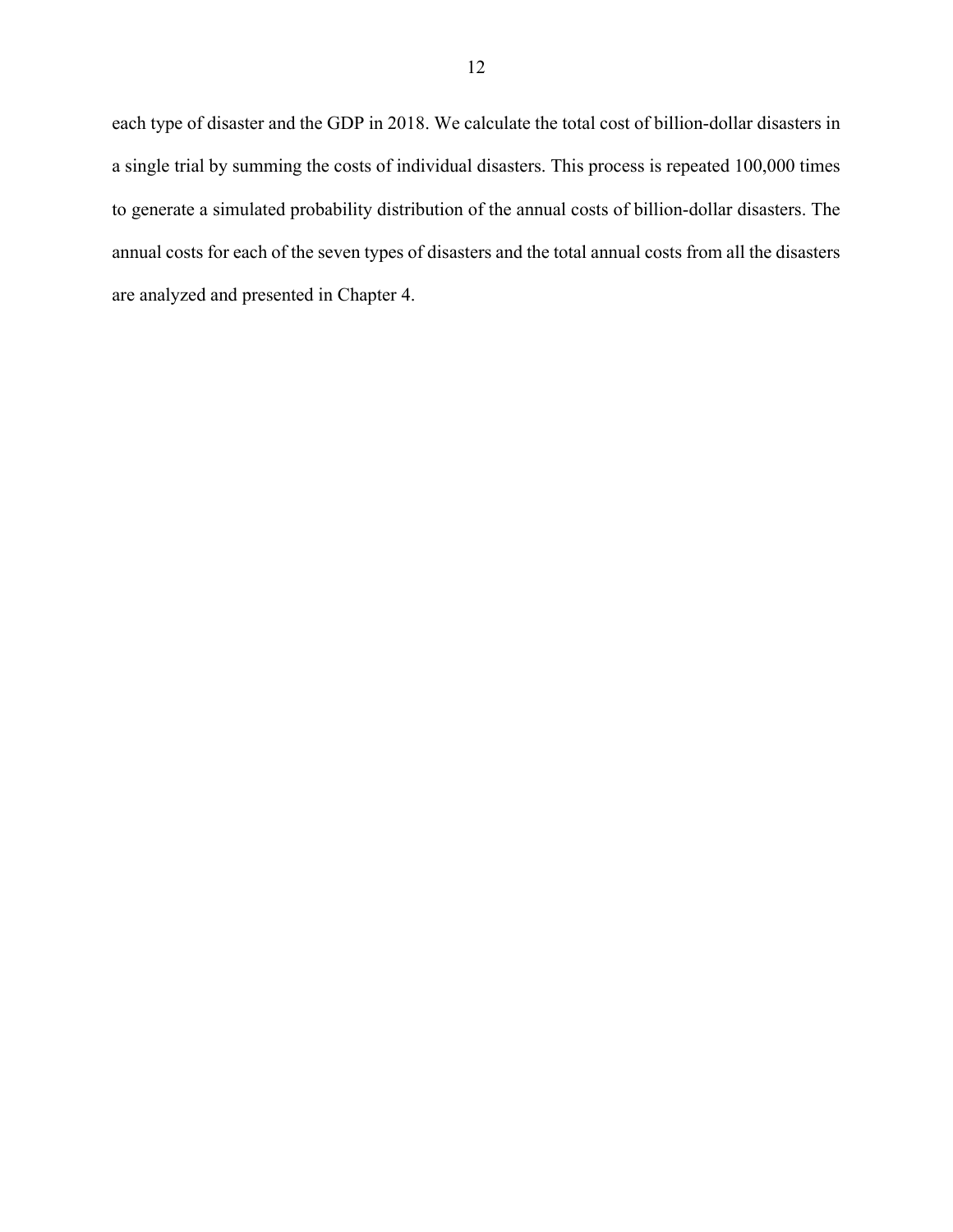#### **CHAPTER 4. RESULT**

#### **4.1 Fitting Distributions**

<span id="page-20-1"></span><span id="page-20-0"></span>This thesis analyzes, fits distributions, and simulates all the billion-dollar natural disasters in the U.S. economy from 1980 to 2018. When all the data is included (Models 1 and 3), the annual frequencies of drought and wildfire have a correlation equal to 0.43, and the annual frequencies of flood and severe storm have a correlation equal to 0.48. These are the only two correlations greater than 0.4. It is reasonable that these disasters are correlated because hot and dry weather can lead to more droughts and wildfires, and rainy weather can lead to more severe storms and floods. If just the recent disasters are analyzed (Models 2 and 4), the correlation between droughts and wildfires increases to 0.64, and the correlation between floods and severe storms is 0.37. Four models incorporate the correlation between drought and wildfire and between flood and severe storm so that the simulated number of disasters for these four types of disasters exhibit these correlations. The annual frequency of each of the other three disasters (freeze, tropical cyclone, and winter storm) is treated as independent of the frequency of the other types of disasters.

[Table 3](#page-21-0) depicts the distribution for the annual frequency for each distribution, the year in which data for Model 2 and Model 4 begins (i.e., the year in which the annual frequency changes), and the parameters for each distribution for the four models. These parameters are based on the data visualized in [Figure 2.](#page-17-0) The Poisson distribution is used to model the number of events for freeze, tropical cyclone, winter storm, severe storm, and flood. The parameter  $\lambda$  (average number of annual events) for the Poisson distribution is given in [Table 3](#page-21-0) for these disasters. The number of droughts or wildfires never exceeded 1 in any given year from 1980 to 2018, and the frequency of each of these two disasters is modeled as a Bernoulli random variable with the probability  $p$ . The annual frequency of all the disasters except for freeze increases, and the year in which the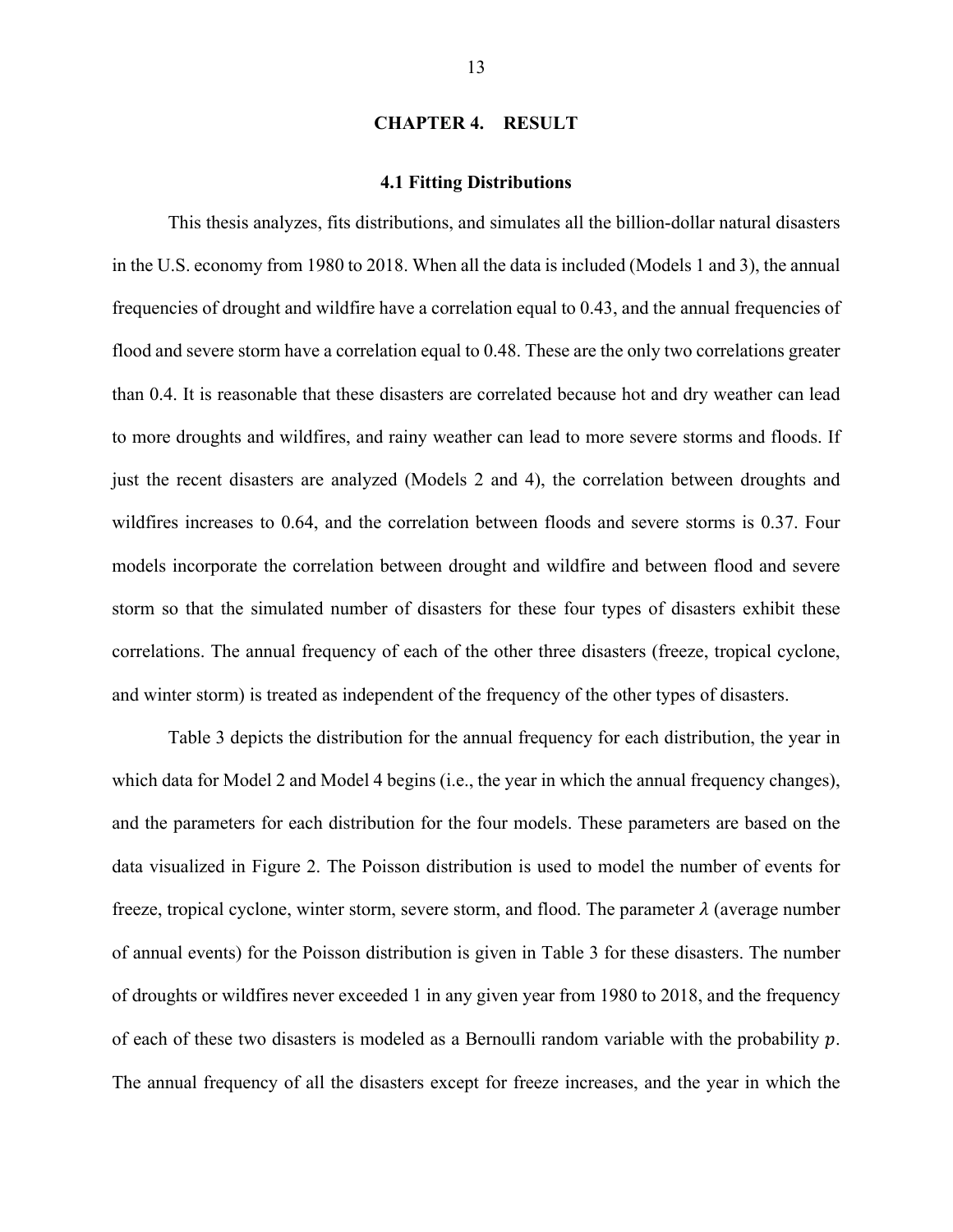annual frequency changes are depicted in [Table 3.](#page-21-0) Since the annual frequency of freeze appears to remain constant, we use the data for freeze from 1980 to 2018 in the five models.

<span id="page-21-0"></span>

| <b>Disaster type</b> | <b>Type of distribution</b>                          | Model $1 & 3$<br>parameter | Year<br><b>Model 2</b><br>&4<br>begins | <b>Model 2</b><br>&4<br>parameter |
|----------------------|------------------------------------------------------|----------------------------|----------------------------------------|-----------------------------------|
| Freeze               | Poisson                                              | $\lambda = 0.23$           | 1980                                   | $\lambda = 0.23$                  |
| Tropical cyclone     | Poisson                                              | $\lambda = 1.07$           | 2004                                   | $\lambda = 1.4$                   |
| Winter storm         | Poisson                                              | $\lambda = 0.44$           | 2009                                   | $\lambda = 0.5$                   |
| Drought              | Bernoulli, correlated with<br>$p = 0.67$<br>wildfire |                            | 2000                                   | $p = 0.84$                        |
| Wildfire             | Bernoulli, correlated with<br>drought                | $p = 0.41$                 | 2000                                   | $p = 0.68$                        |
| Severe storm         | Poisson, correlated with flood                       | $\lambda = 2.7$            | 2006                                   | $\lambda = 5.85$                  |
| Flood                | Poisson, correlated with severe<br>storm             | $\lambda = 0.74$           | 2006                                   | $\lambda = 1.3$                   |

**Table 3:** Distributions on the annual frequency

Fitted probability distributions are generated using the frequency of the type of disaster for each model. [Table 4](#page-22-0) shows the log-likelihood and AIC for the distributions for the severe storm based on JMP. The Johnson distribution (with a lower bound) fits the best to the historical data of severe storms among all the other distributions. [Figure 3](#page-23-1) provides an example of fitting the Johnson distribution to the costs of severe storms from 1980-2018. The SHASH distribution's AIC and loglikelihood values are very similar to that of the Johnson distribution. The two distributions look very similar and using either of these two distributions to model the costs of severe storms is reasonable. The Johnson distribution perhaps underestimates the likelihood of extreme costs, and three severe storms cost more than \$9 billion, which the Johnson distribution has trouble capturing. Despite this deficiency, the Johnson distribution provides a good fit for every type of disaster except for the costs of recent winter storms. We prefer to use the same type of distribution for as many disasters as possible, and we select the Johnson distribution to model the cost of each type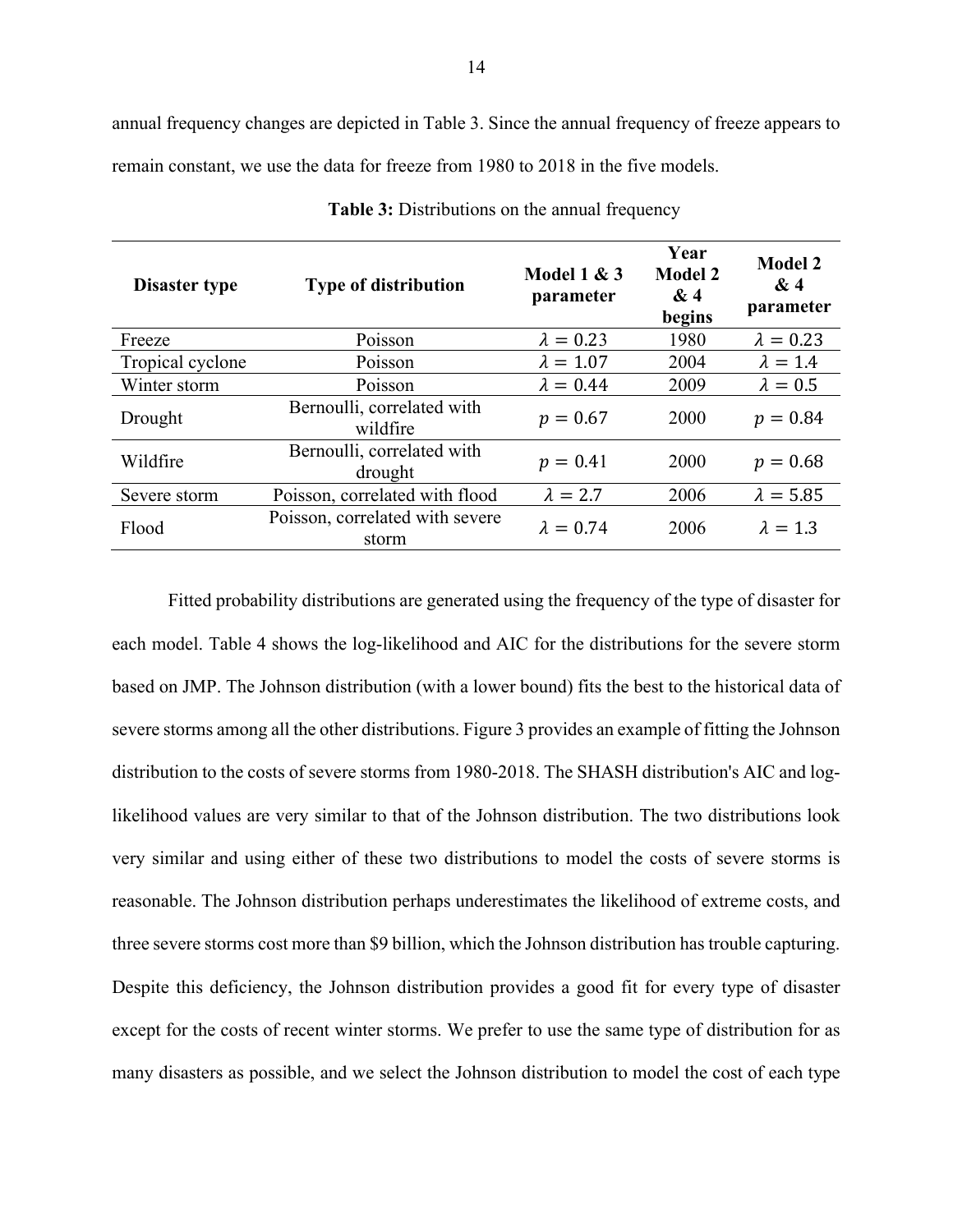of disaster except for winter storm in Model 2. The AIC and log-likelihood values for the Johnson distribution remain within 10 to the best distribution for each type of disaster in four models, except for winter storm and drought. For winter storm, the AIC value of Weibull distribution is 79.5 while the AIC value of Johnson distribution is 109.6. The Weibull distribution provides the best fit for the recent winter storm cost in Model 2 and Model 4. [Table 5](#page-22-1) displays the probability distributions used for each of the models and disaster type.

<span id="page-22-0"></span>

| <b>Distribution</b> | -2*Log-Likelihood | AIC  |
|---------------------|-------------------|------|
| Johnson             | 1680              | 1688 |
| <b>SHASH</b>        | 1682              | 1691 |
| Lognormal           | 1735              | 1739 |
| Generalized log     | 1735              | 1741 |
| Gamma               | 1766              | 1770 |
| Normal 2 mixture    | 1762              | 1772 |
| Normal 3 mixture    | 1762              | 1779 |
| Weibull             | 1793              | 1797 |
| Extreme value       | 1793              | 1797 |
| Exponential         | 1828              | 1830 |
| Normal              | 1861              | 1865 |

**Table 4:** Distributions comparison for severe storms, 1980-2018

**Table 5:** Type of probability distributions for each of the four models

<span id="page-22-1"></span>

| <b>Disaster type</b> | <b>Model 1</b> | <b>Model 2</b> | <b>Model 3</b> | <b>Model 4</b> |
|----------------------|----------------|----------------|----------------|----------------|
| Freeze               | Johnson        | Johnson        | Johnson        | Johnson        |
| Tropical cyclone     | Johnson        | Johnson        | Johnson        | Johnson        |
| Winter storm         | Johnson        | Weibull        | Johnson        | Weibull        |
| Drought              | Johnson        | Johnson        | Johnson        | Weibull        |
| Wildfire             | Johnson        | Johnson        | Johnson        | Johnson        |
| Severe storm         | Johnson        | Johnson        | Johnson        | Johnson        |
| Flood                | Johnson        | Johnson        | Johnson        | Johnson        |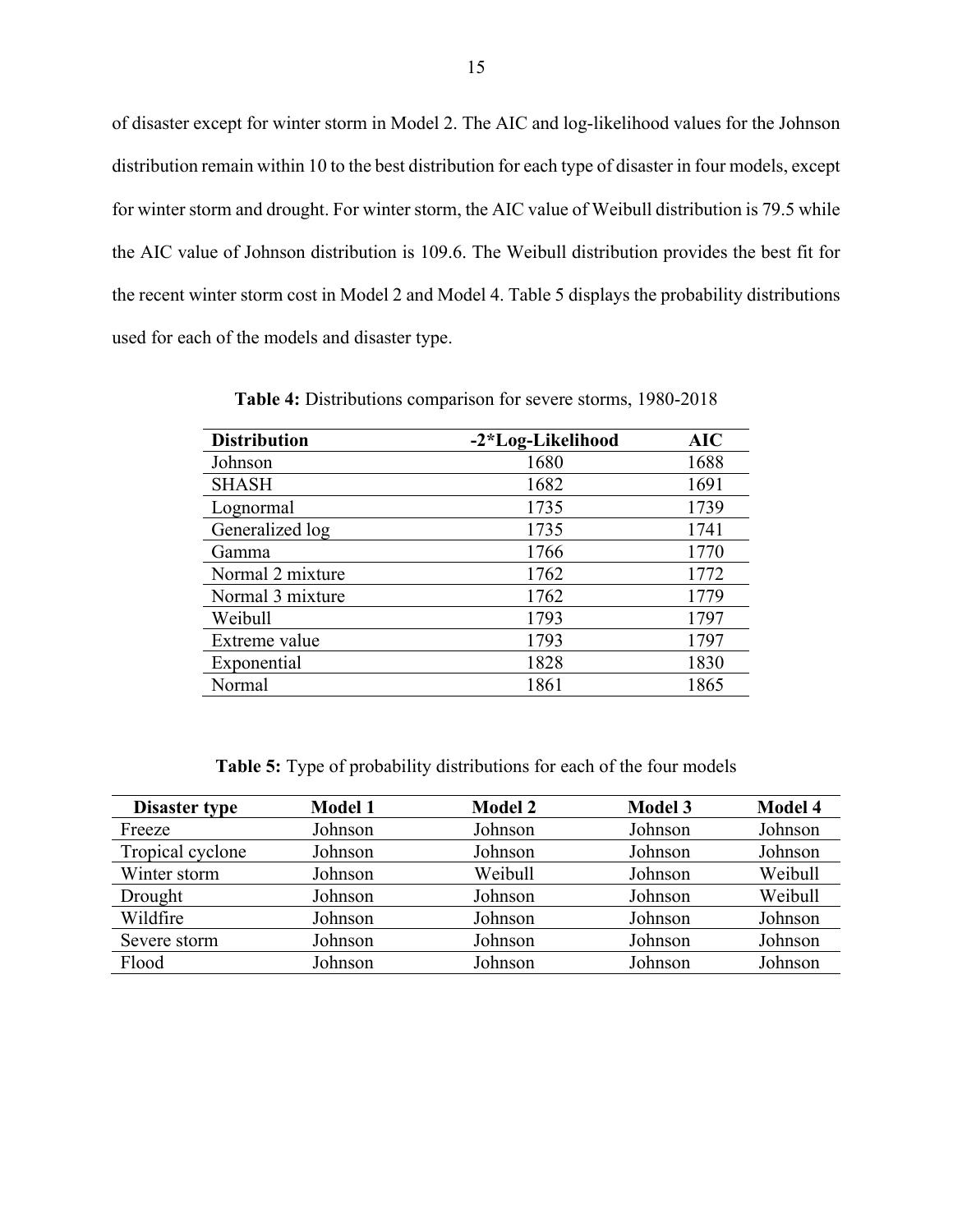

<span id="page-23-1"></span>**Figure 3:** Fitted Johnson distribution to severe storm dollar value during the period 1980-2018

#### **4.2 Simulating economic costs**

<span id="page-23-0"></span>As mentioned, 100,000 simulations are generated for each of the five models. [Figure 4](#page-25-0) shows the cumulative probability of the annual costs for each model. According to Model 1, which is based on all of the data from 1980 to 2018, the expected cost of all disasters is \$52 billion with a standard deviation of \$95 billion. The median annual cost is about \$30 billion. There is a 10% chance that the cost of billion-dollar disasters will exceed \$100 billion and about a 5% chance that the cost will exceed even \$150 billion. The vast majority of the simulations result in costs less than \$80 billion. However, some simulations result in costs of \$200, \$300, or even \$400 billion. As seen from [Figure 4,](#page-25-0) the likelihood of costs exceeding \$300 billion is very small, however. Model 1 suggests that the United States should plan for \$20-\$100 billion in economic losses from these large-scale natural disasters, but the losses could be as large as \$200 to \$300 billion.

Model 2, which is based on the most recent data, results in an expected cost of \$91 billion with a standard deviation of \$120 billion. The median annual cost is \$56 billion, almost twice the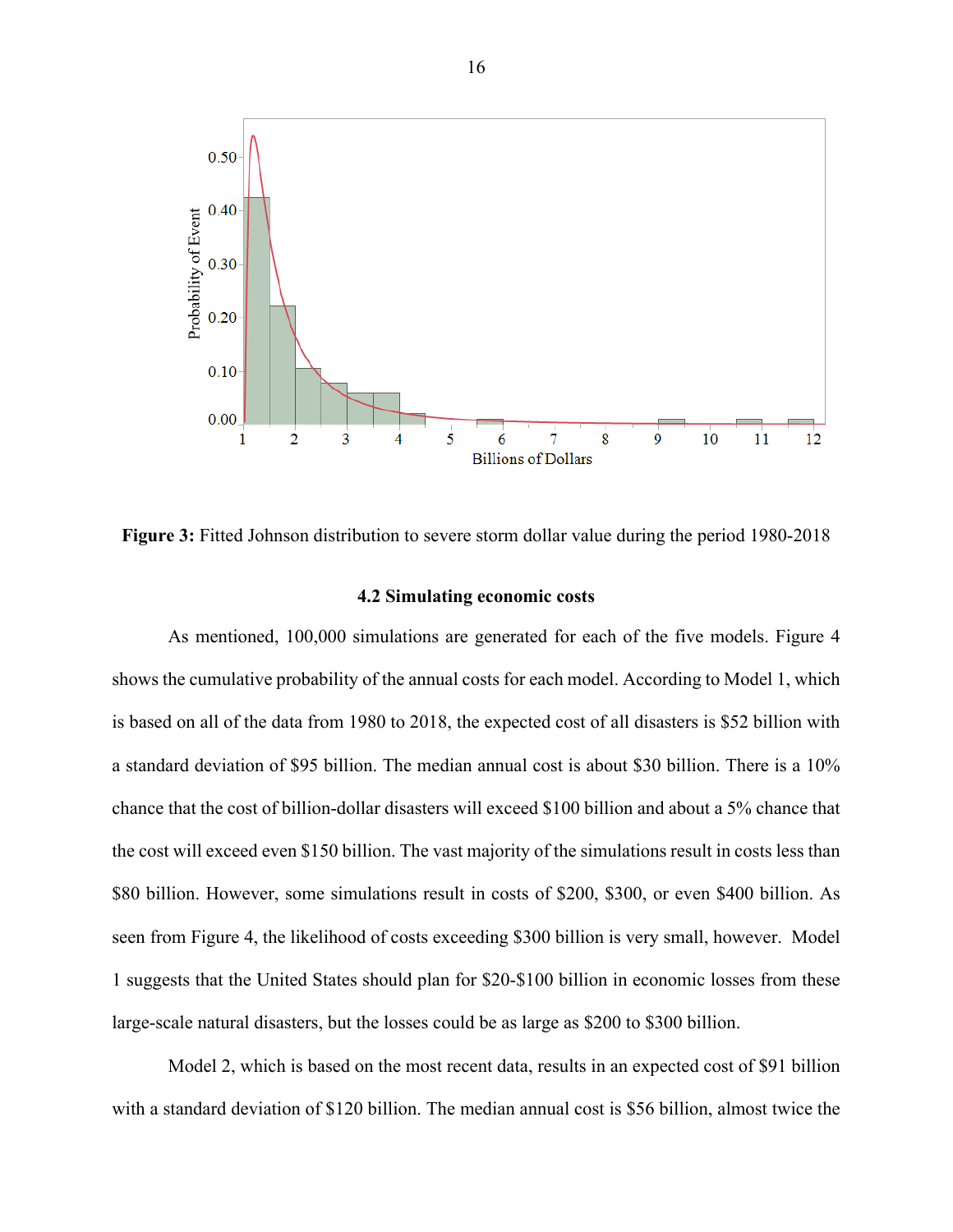value from Model 1. There is a 10% chance that the economic costs will exceed \$175 billion in a single year. The annual cost of disasters based on using just the recent data is almost twice the annual cost based on using all of the data in Model 1. This increase in cost is due to increased frequency of natural disasters and the increase in costs of these billion-dollar disasters over the past two decades. Model 2 suggests that the United States should plan for about \$40-\$175 billion in economic costs from billion-dollar natural disasters with losses that could be as large as \$300 or even \$400 billion. These extreme costs represented more than 2% of U.S. GDP in 2018.

Models 3 and 4 simulate the ratio of annual costs to GDP and multiply the resulting cost by U.S. GDP in 2019. Model 3, which uses all the data from 1980 to 2018, generates higher annual costs than those in Model 1. The median cost of disasters estimated by Model 3 is \$40 billion. For Model 3, which has a similar dataset of costs of disasters as Model 1 from 1980 to 2018, the expected cost is \$91 billion, approximately \$26 billion higher than Model 1. Model 3 has a standard deviation of \$220 billion, which is twice the amount of standard deviation from Model 1. The probability of exceeding \$100 billion is 20%, which is also twice as large as Model 1. As seen from [Figure 4,](#page-25-0) Model 3 predicts the costs can exceed even \$400 billion.

Model 4 relies on the same recent data as Model 2 while simulating the ratio of cost to GDP. The expected cost generated by Model 4 is approximately \$108 billion with a standard deviation of \$321 billion. The median annual cost is \$62 billion. There is a 30% chance that the annual cost will exceed \$100 billion and a 10% chance the annual cost will exceed \$200 billion.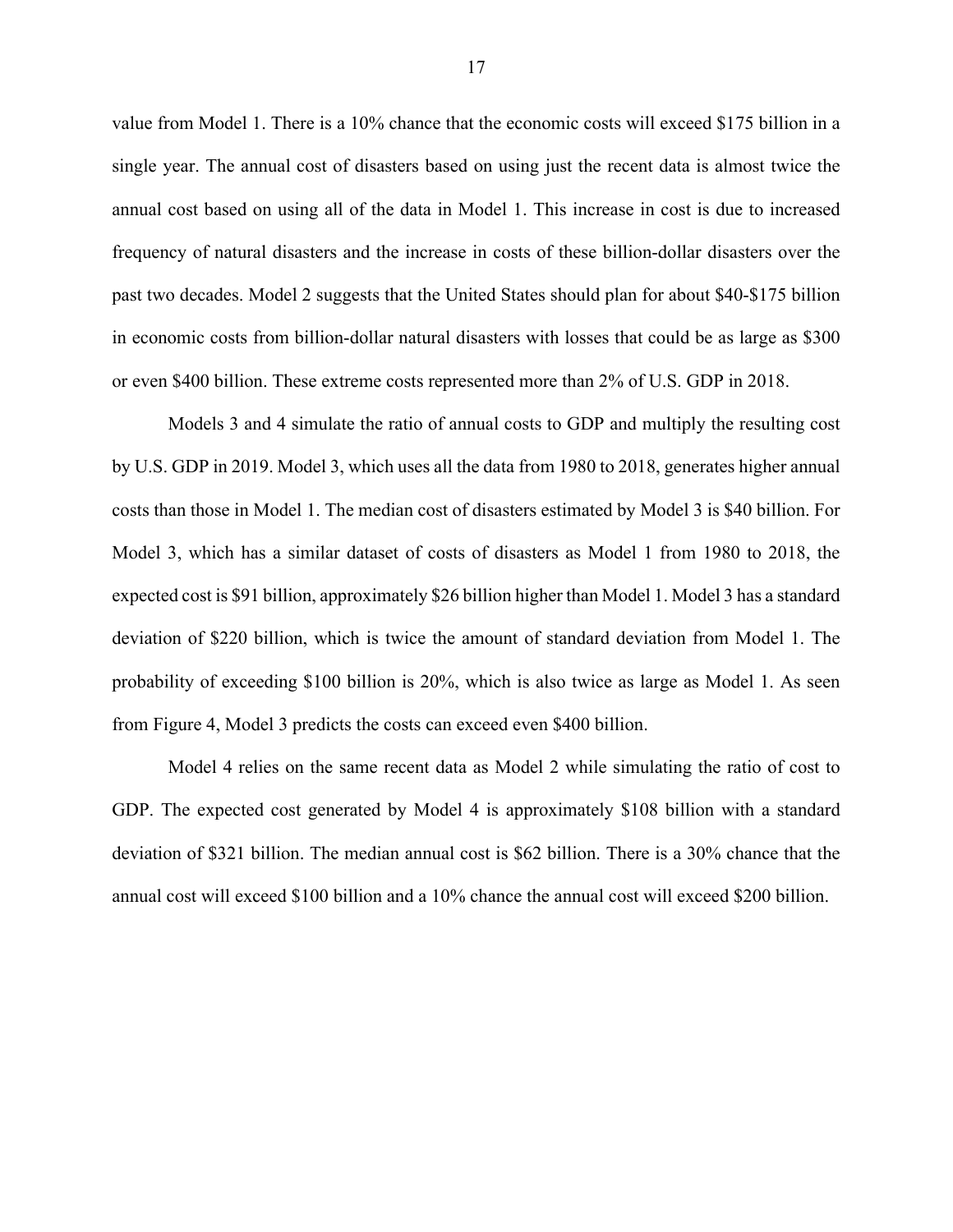

**Figure 4:** Risk curves generated by the four models

<span id="page-25-0"></span>[Table 6](#page-26-0) presents the simulated annual costs for each of the seven types of disasters. The 99th percentile is depicted in order to show the very extreme or 1-in-100-year scenario. Since none of the disasters are perfectly correlated to each other, as shown in [Table 3,](#page-21-0) the sum of the 99<sup>th</sup> percentile of each type of disaster will not be equal to the 99<sup>th</sup> percentile of the total cost. The 99<sup>th</sup> percentile of the total costs is calculated separately from the models and presented in [Table 6.](#page-26-0) Tropical cyclones are the largest contributor to the total cost of disasters, and they account for 50- 80% of the average total cost in the four models. Model 2 shows a 90% increase in tropical cyclones' cost than Model 1, which signifies the substantial economic impact of tropical cyclones in recent years. Severe storms occur more frequently than any other disaster, but the total costs due to severe storms are much less than tropical cyclones. Recent disaster data depicts that the cost and frequency of severe storms are also growing. Winter storm is the least expensive disaster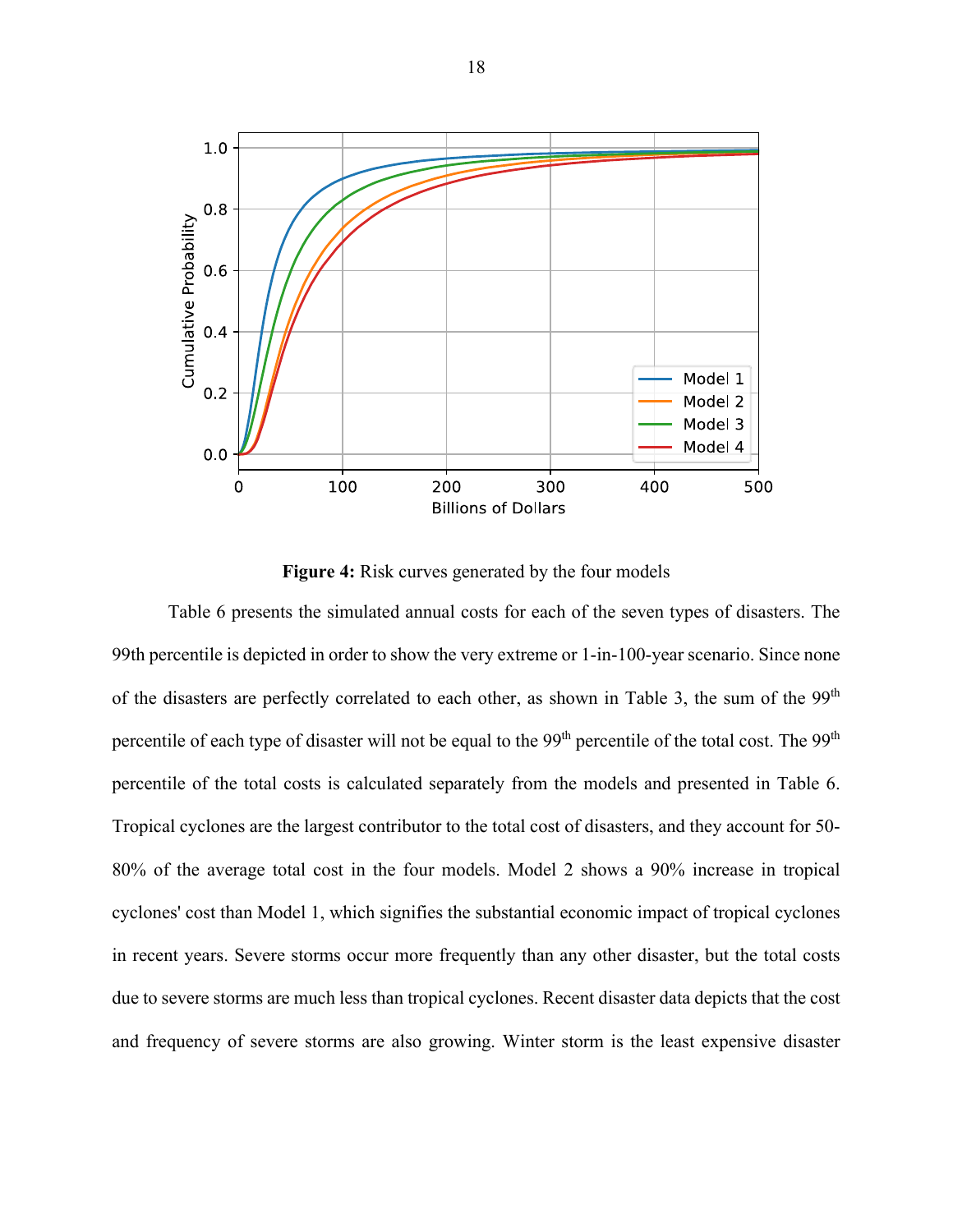among all the seven types of weather and climate disasters, and the average cost of winter storms is always less than 3% of the total average cost for the four models.

|                         | <b>Model 1</b> |                  | <b>Model 2</b> |         | <b>Model 3</b>   |                   | <b>Model 4</b>     |                   |
|-------------------------|----------------|------------------|----------------|---------|------------------|-------------------|--------------------|-------------------|
| <b>Disaster</b>         |                | 99-              |                | 99-     |                  | 99-               |                    | 99-               |
| type                    | Average        | percent          | Average        | percent | Average          | percent           | Average            | percent           |
|                         |                | ile              |                | ile     |                  | ile               |                    | ile               |
| Freeze                  | \$0.8 B        | \$8 <sub>B</sub> | \$0.8 B        | \$8 B   | \$2B             | \$19 <sub>B</sub> | \$2B               | \$19 <sub>B</sub> |
| Tropical<br>cyclone     | \$32 B         | \$399 B          | \$61B          | \$534 B | \$37 B           | \$410 B           | \$68 B             | \$579 B           |
| Winter<br>storm         | \$1B           | \$12B            | \$1B           | \$7B    | \$2B             | \$20 B            | \$1B               | \$7B              |
| Drought                 | \$6B           | \$53 B           | \$7B           | \$41 B  | \$11 B           | \$109 B           | \$5B               | \$15B             |
| Wildfire                | \$3B           | \$34 B           | \$4B           | \$45 B  | \$13 B           | \$124B            | \$12B              | \$142B            |
| Severe<br>Storm         | \$6B           | \$22B            | \$13B          | \$36 B  | \$8 <sub>B</sub> | \$27B             | \$15B              | \$43 B            |
| Flood                   | \$3B           | \$27B            | \$4B           | \$27B   | \$5B             | \$47 B            | \$5B               | \$30 B            |
| Total<br>annual<br>cost | \$52 B         | \$425 B          | \$91 B         | \$565 B | \$78 B           | \$548 B           | \$108 <sub>B</sub> | \$681 B           |

<span id="page-26-0"></span>**Table 6:** Costs in billions of dollars for each type of disaster generated by the four models

[Figure 5](#page-27-0) shows a relative frequency histogram of the simulated annual costs for all billiondollar disasters for the four models. The annual cost generated by the four models is highly skewed to the right and unimodal. We create equally spaced bins for the four models, width of each bin represents \$5 billion. The major proportion of the values falls under \$100 billion for the four models. Models 3 and 4 show significant right-hand skewness with relatively fat tails and higher number of events costing more than \$100 billion. Incorporating GDP into the models appears to result in larger forecasts of the costs of disasters.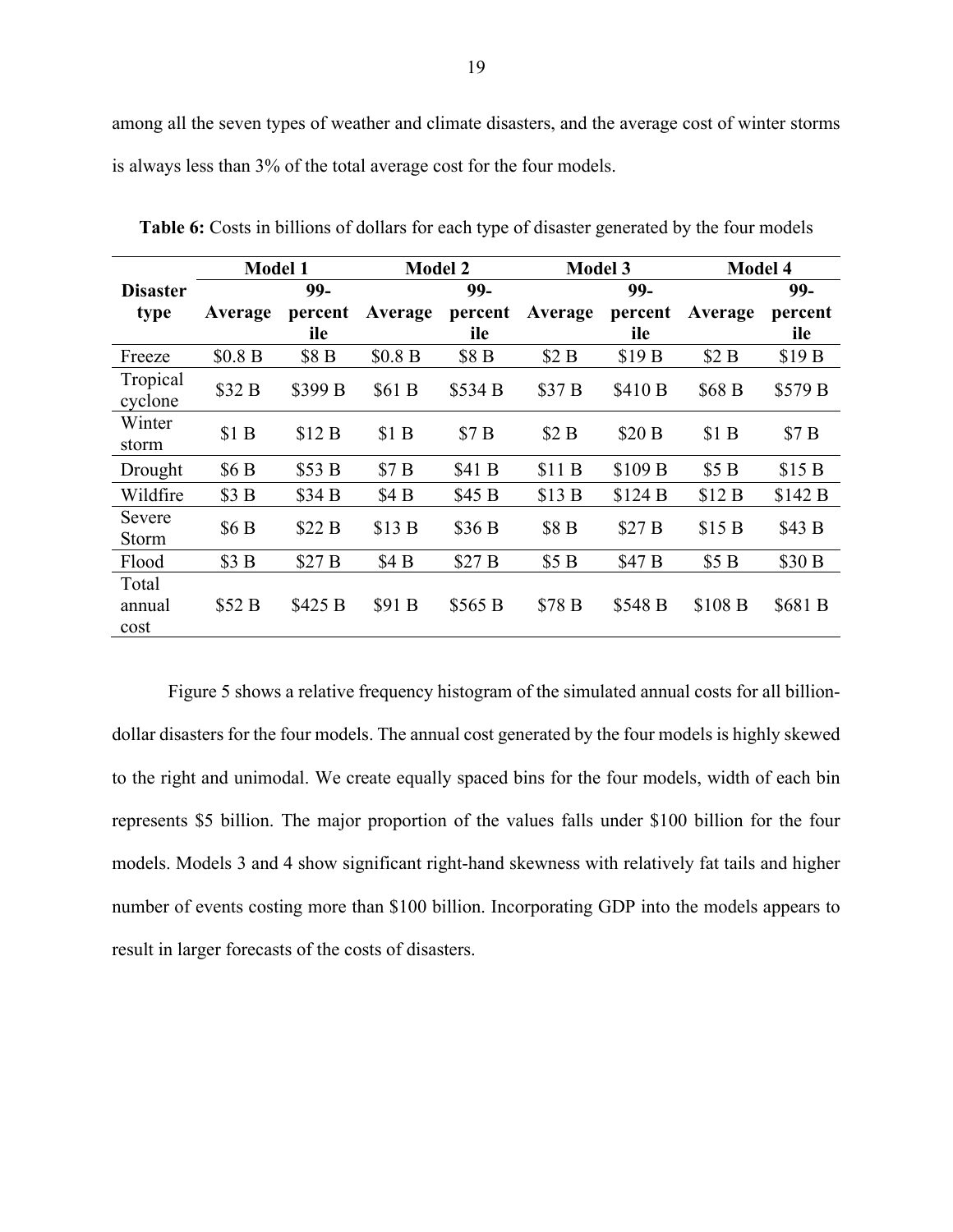

<span id="page-27-0"></span>**Figure 5:** Relative frequency histogram of annual costs of disasters by each of the model

Quantile-quantile (Q-Q) plots provide a means to analyze how well the simulated results match the data. [Figure 6](#page-28-1) shows the Q-Q plots for the four models. The actual annual cost from the data is plotted on the y-axis versus the simulated annual cost on the x-axis. Figures 6a and 6c show the models which use all the data from 1980-2018, whereas in Figures 6b and 6d use the yearly data from 2000-2018. Figures 6b-6d demonstrate that their corresponding models may overestimate the actual costs since the plotted points are to the right of the 45-degree line. In Figure 6a, the plotted points lay much more consistently along the 45-degree line. Q-Q plots for Models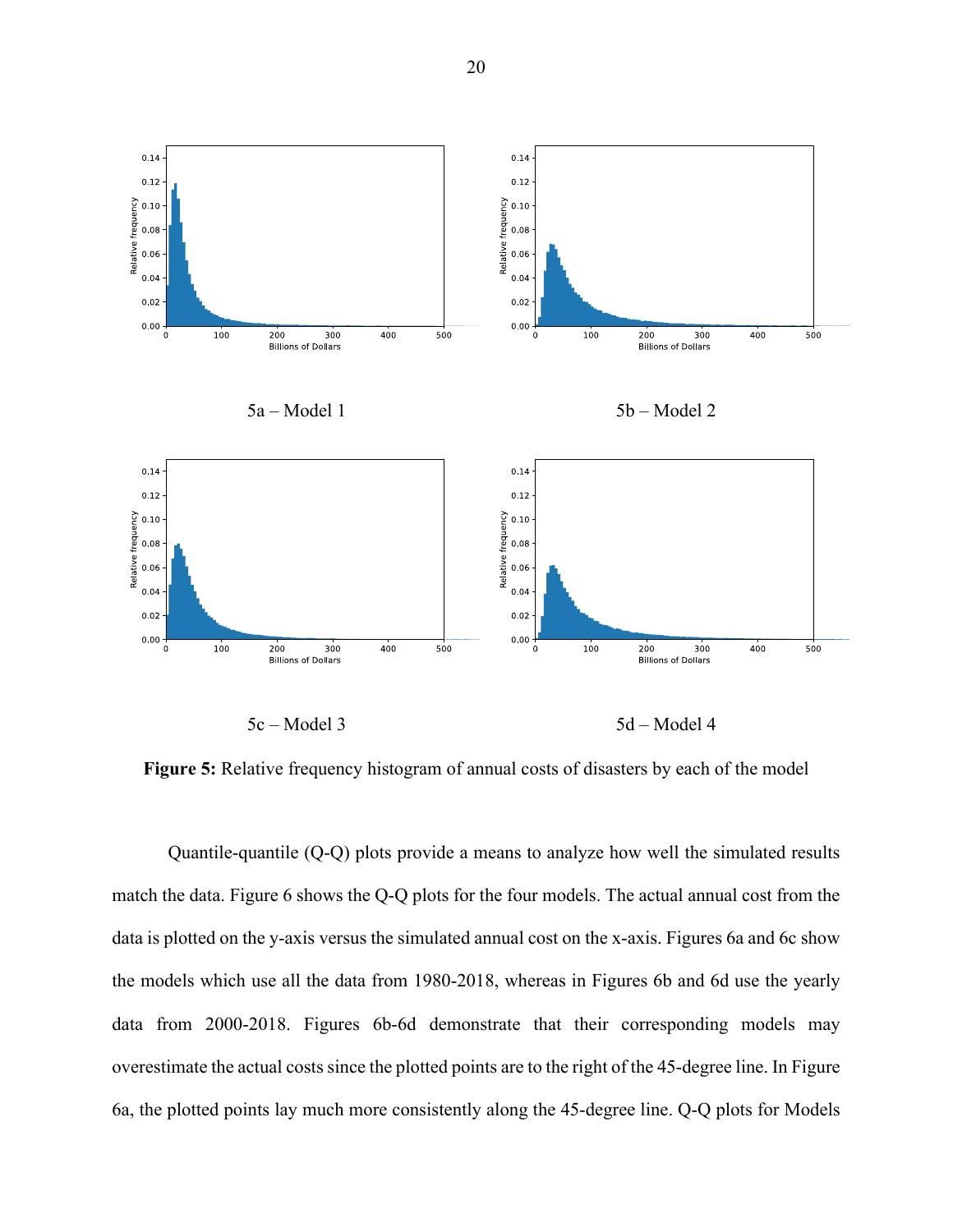3 and 4 are calculated by multiplying the ratio by the 2018 GDP Since the Q-Q plots use the data from years prior to 2018, multiplying the ratio by the 2018 GDP likely influences these larger forecasts from the simulated models.



 $6c - Model 3$  6d – Model 4

<span id="page-28-1"></span>

#### **4.3 Comparison between 1980-2000 & 2000-2018**

<span id="page-28-0"></span>The statistical forecasting of this work is based on the assumption that the cost of each type of disaster is independent and identically distributed. This makes the models time independent or time stationary. However, the statistical properties of the cost of disasters such as mean, variance, and correlations are not constant and have been increasing over time [32]. We compare the results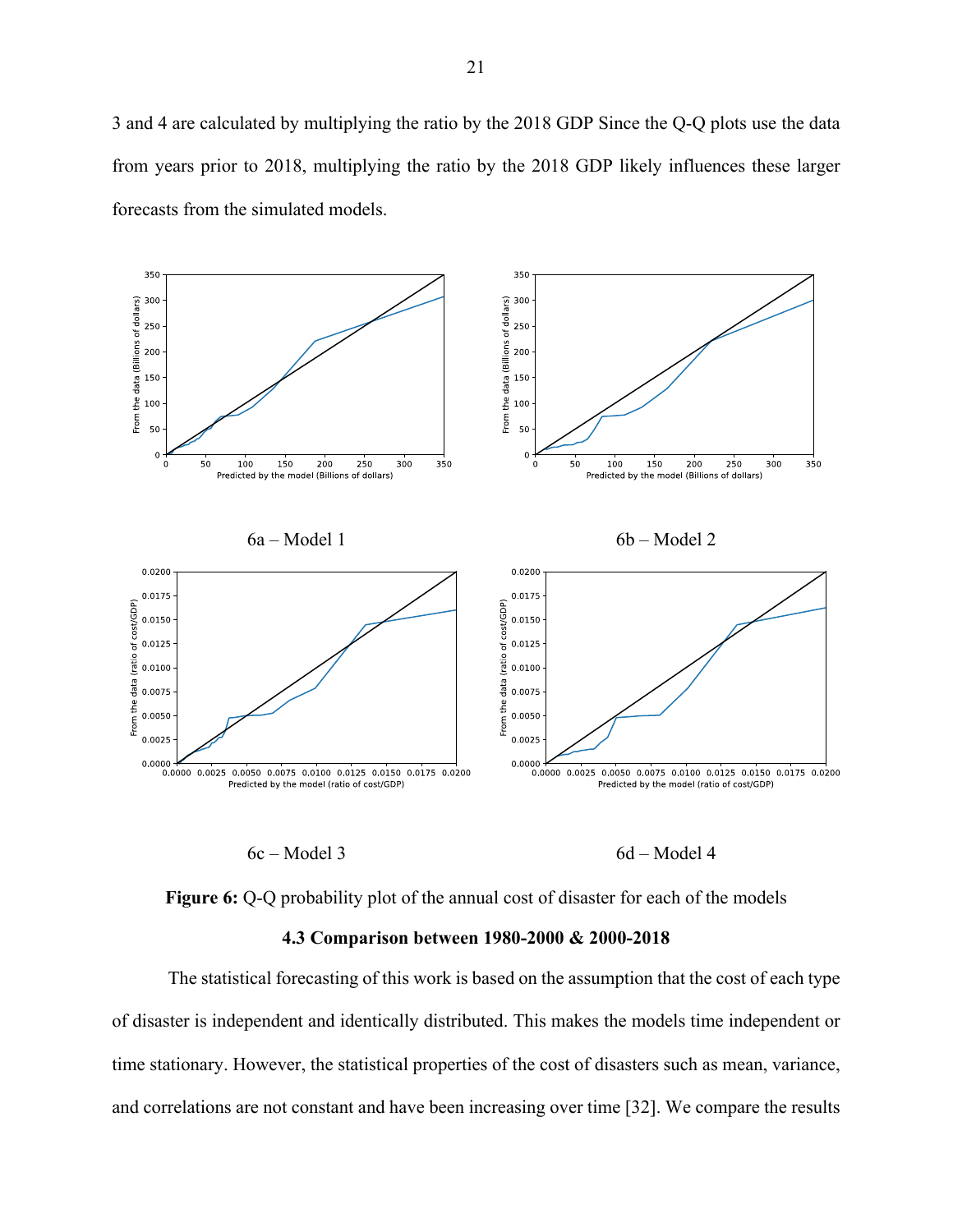from Model 2 with a new model (Model 5). Model 5 uses the costs and frequency of each type of disaster from 1980 to a year prior to the year used in Model 2, as shown in [Table 3.](#page-21-0) The annual expected cost generated by Model 5 is approximately \$24 billion, with a median of \$14 billion and a standard deviation of \$43 billion. Figure 7 shows the relative frequency histogram of annual costs of billion-dollar disasters generated by Model 5. The extreme losses in Model 5 are less expensive than Model 2, and Model 5 contains many more disasters less than \$30 billion compared to Model 2.



<span id="page-29-0"></span>**Figure 7:** Relative frequency histogram of annual costs of disasters from 1980-2000 of Model 5 Table 7 shows the average expected cost of each type of disaster and 99-percentile values for Model 5 and Model 2. The disasters freeze, winter storm, drought, and flood have the same average cost in both Models 2 and 5, and the 99-percentile values for these disasters in Model 5 are either equal to or slightly greater than the 99-percentile values of the same disaster in Model 2. This suggests that the billion-dollar disasters of freeze, winter storm, drought, and flood have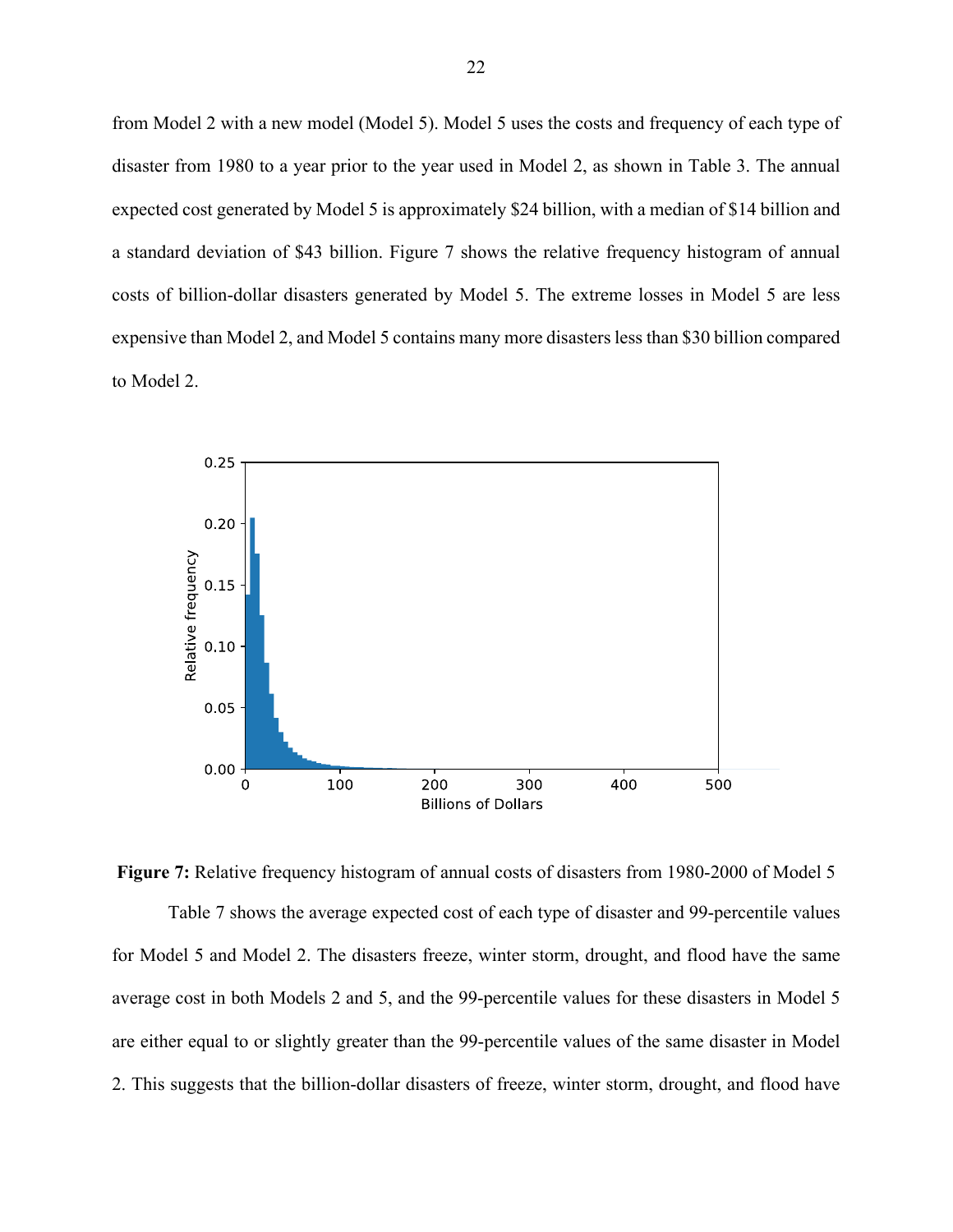not become more frequent or damaging in the 2000s. The cost of tropical cyclones, wildfires, and severe storms are much greater in Model 2 than in Model 5. The average cost of tropical cyclones is 7.6 times larger in Model 2 than Model 5 (\$61 billion compared to \$8 billion); the average cost of wildfires is 8 times larger in Model 2 than Model 5 (\$4 billion compared to \$0.5 billion); and the average cost of severe storms is 4.3 times larger in Model 2 than Model 5 (\$13 billion compared to \$3 billion). The 99-percentile costs of these three disasters are substantially greater in Model 2 than in Model 5. This result suggests that tropical cyclones, wildfires, and severe storms have greatly increased in frequency and/or severity in the 2000s.

<span id="page-30-0"></span>

|                      |         | <b>Model 5</b>    | <b>Model 2</b> |                  |  |
|----------------------|---------|-------------------|----------------|------------------|--|
| <b>Disaster type</b> | Average | 99-percentile     | Average        | 99-percentile    |  |
| Freeze               | \$0.8 B | \$8 B             | \$0.8 B        | \$8 <sub>B</sub> |  |
| Tropical cyclone     | \$8 B   | \$84 B            | \$61B          | \$534 B          |  |
| Winter storm         | \$1B    | \$11B             | \$1B           | \$7B             |  |
| Drought              | \$7B    | \$86 <sub>B</sub> | \$7B           | \$41 B           |  |
| Wildfire             | \$0.5 B | \$7B              | \$4B           | \$45B            |  |
| Severe Storm         | \$3B    | \$19 <sub>B</sub> | \$13B          | \$36 B           |  |
| Flood                | \$4 B   | \$54 B            | \$4B           | \$27B            |  |
| Total annual cost    | \$24B   | \$158 B           | \$91 B         | \$565 B          |  |

**Table 7:** Cost generated in billions of dollars for each type of disasters by Model 5

The total annual cost in Model 2 is greater than the total annual cost in Model, which is principally driven by the increase in annual costs due to tropical cyclones and severe storms. The average annual cost in Model 2 is 3.8 times larger than that of Model 5 (\$91 billion compared to \$24 billion). The 99-percentile cost of Model 2 is more than \$400 billion more than that of Model 5. This comparison supports the conclusion that the billion-dollar disasters have gotten more frequent and/or more costly since 2000, and the main reason for this increase is due to increasing costs from tropical cyclones and severe storms.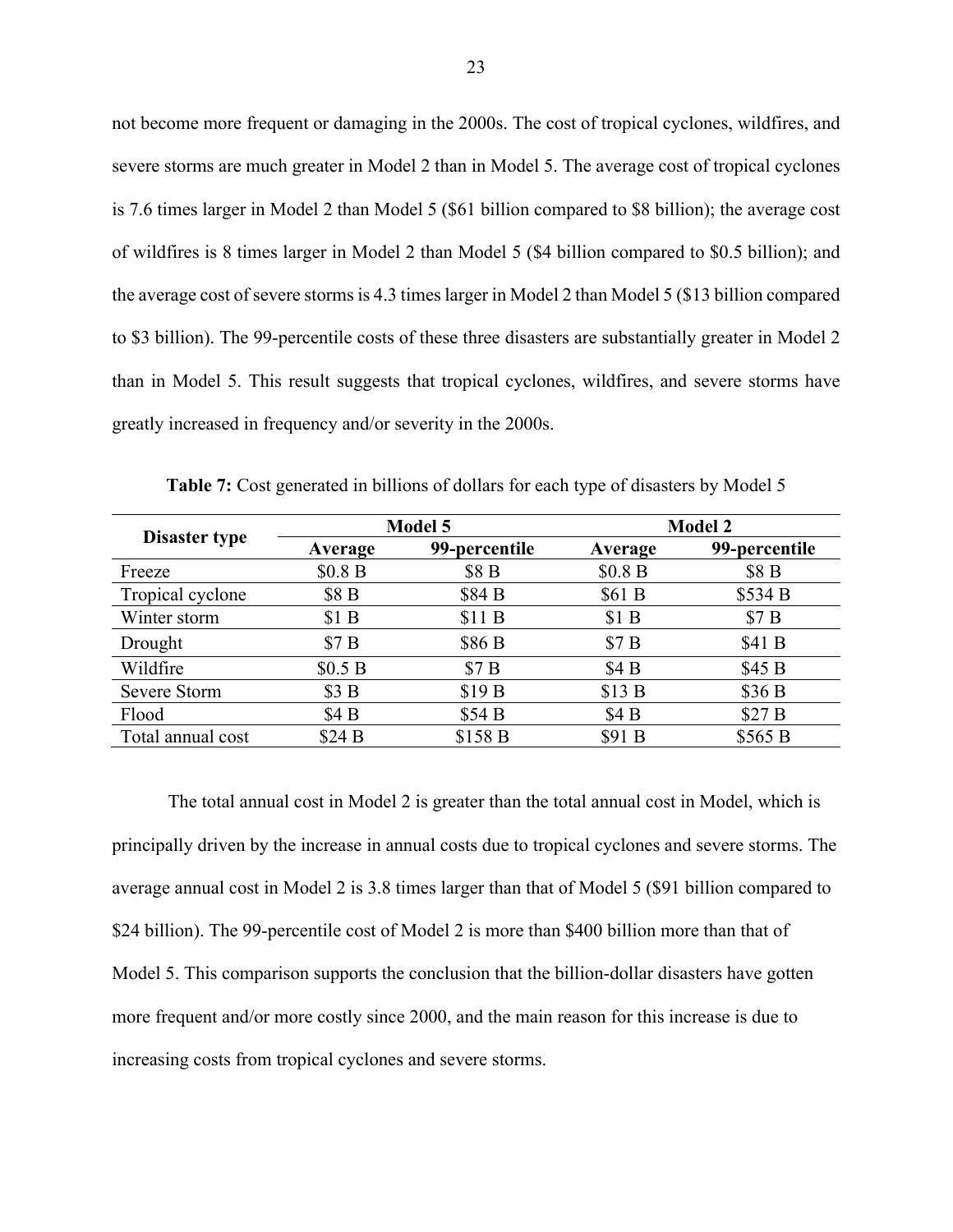#### **CHAPTER 5. DISCUSSION**

<span id="page-31-0"></span>There are limited amount of resources and money in the United States to protect against and prepare for natural disasters. The mathematical models are one of the best tools available to analyze and model natural disasters that can help the policymakers determine where the resources and capital should be spent in order to create the biggest effect in reducing the risks from the natural disasters and enhance resilience. Managing risks and resources can save American lives and reduce cost of damage from disasters. The probabilistic models of the cost of the billion-dollar natural disasters are generated in this thesis. These probabilistic models quantified the risks in economic value from billion-dollar disaster. The risk analysis models in this thesis have not only classified the disasters by frequency and the disasters which can result in most severe economic consequences, but also incorporated the inherent uncertainties of the natural disasters. Policymakers can use the information provided by the models to determine the ways to effectively allocate resources to each type of disaster for protection against and preparing for natural disasters based on the probability distribution of the economic costs of the billion-dollar natural disasters. Risk analysis models can be used as a guideline to invest in the future generations of the country and build a robust economy around the disasters.

This thesis helps in assessing the likelihood of costs from seven types of billion-dollar natural disasters. We forecast the economic consequences of billion-dollar natural disasters using Monte Carlo simulation. Five models are designed to evaluate the risk and forecast the costs of billion-dollar disasters. Model 1 and Model 2 use the billion-dollar disaster data. Since some of the increase in the cost of the billion-dollar disasters is likely due to the growth in the GDP, Model 3 and Model 4 incorporate GDP into the model. Model 1 and Model 3 use all the data from 1980 to 2018, while Model 2 and Model 4 use only the most recent data. Model 5 uses the data from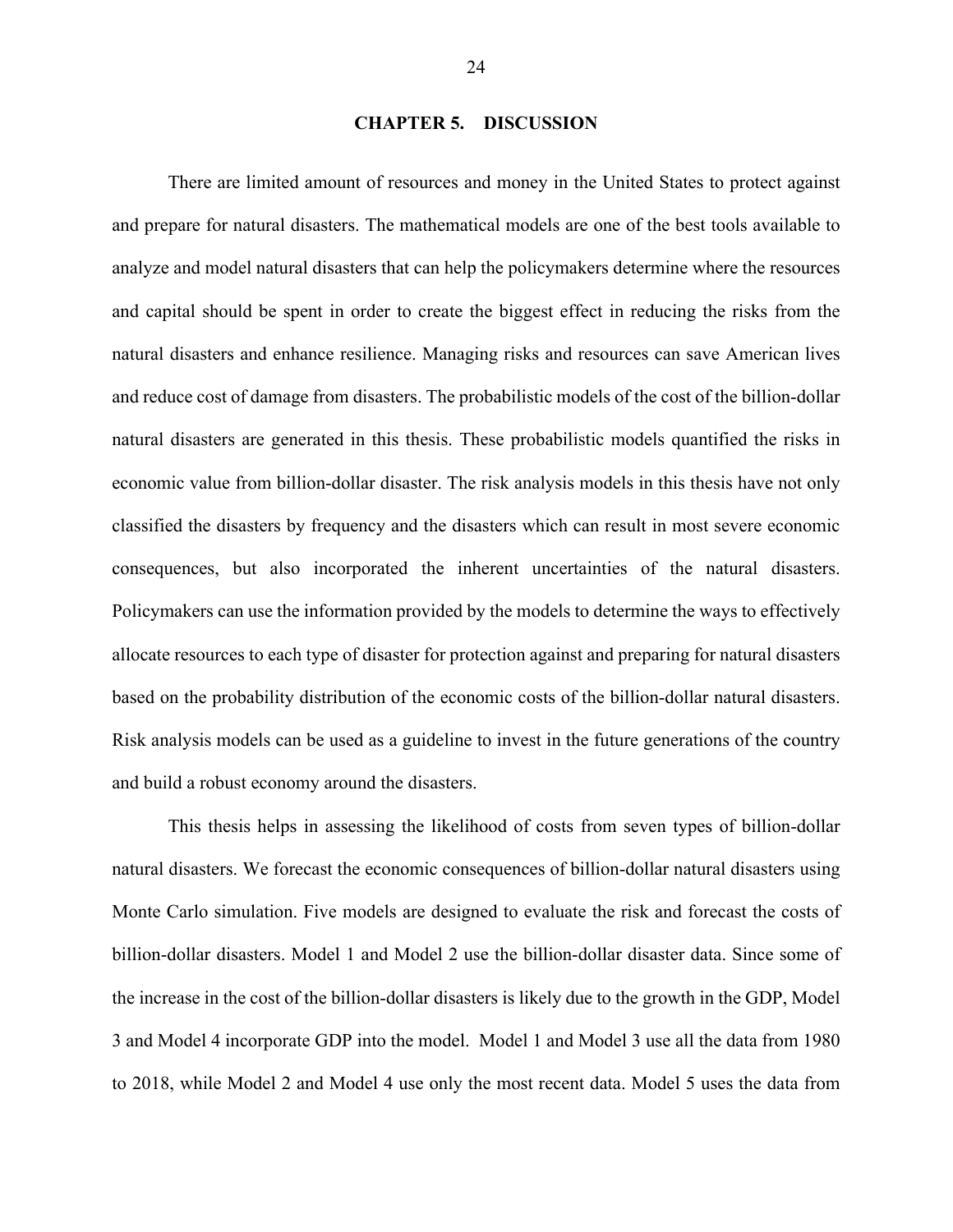1980 to a year prior to Model 2 as depicted in Table 3 for each type of disaster. The annual frequency and cost for each of the seven different types of disaster are modeled separately. These separate costs of each type of disaster are combined into a single total annual cost. Monte Carlo simulation enables us to incorporate the different uncertainties into a single probabilistic forecast of the annual cost of billion-dollar disasters in the United States.

A large difference in the forecasted costs occurs if all the data is used or only the most recent data is used to forecast the risks of billion-dollar disasters. The average annual cost according to Model 1 for all disasters from 1980-2018 is \$52 billion with a median of \$30 billion and a standard deviation of \$95 billion. The average annual cost for disasters according to Model 2 is \$91 billion, with a median of \$56 billion and a standard deviation of \$120 billion. Due to changes in the frequency and the costs of billion-dollar disasters, the average costs of each type of disaster from Model 2 are almost twice as large as the average costs from Model 1. Model 3 and Model 4 capture the effect of GDP on the cost of each disaster and subsequently on the total cost. Model 3, which has identical data as Model 1 for the costs of disasters, produces an average annual cost of \$78 billion, which is 50% higher than the average annual cost from Model 1. One of the reasons for higher costs from Model 3 as compared to Model 1 is drought. Losses from drought were substantially higher during 1980 (\$33 billion), 1988 (\$44 billion), and 2002 (\$13 billion) when compared to GDP in those years. Model 4 has the highest expected annual average cost ( $$108$  billion), median ( $$62$  billion), and the  $99<sup>th</sup>$  percentile ( $$681$  billion) of all the models. These extreme disasters tend to skew distribution towards the right and overestimate the cost. As can be seen from the Q-Q plots in [Figure 6,](#page-28-1) Model 3 and Model 4 seem to overestimate the annual costs of extreme natural disasters.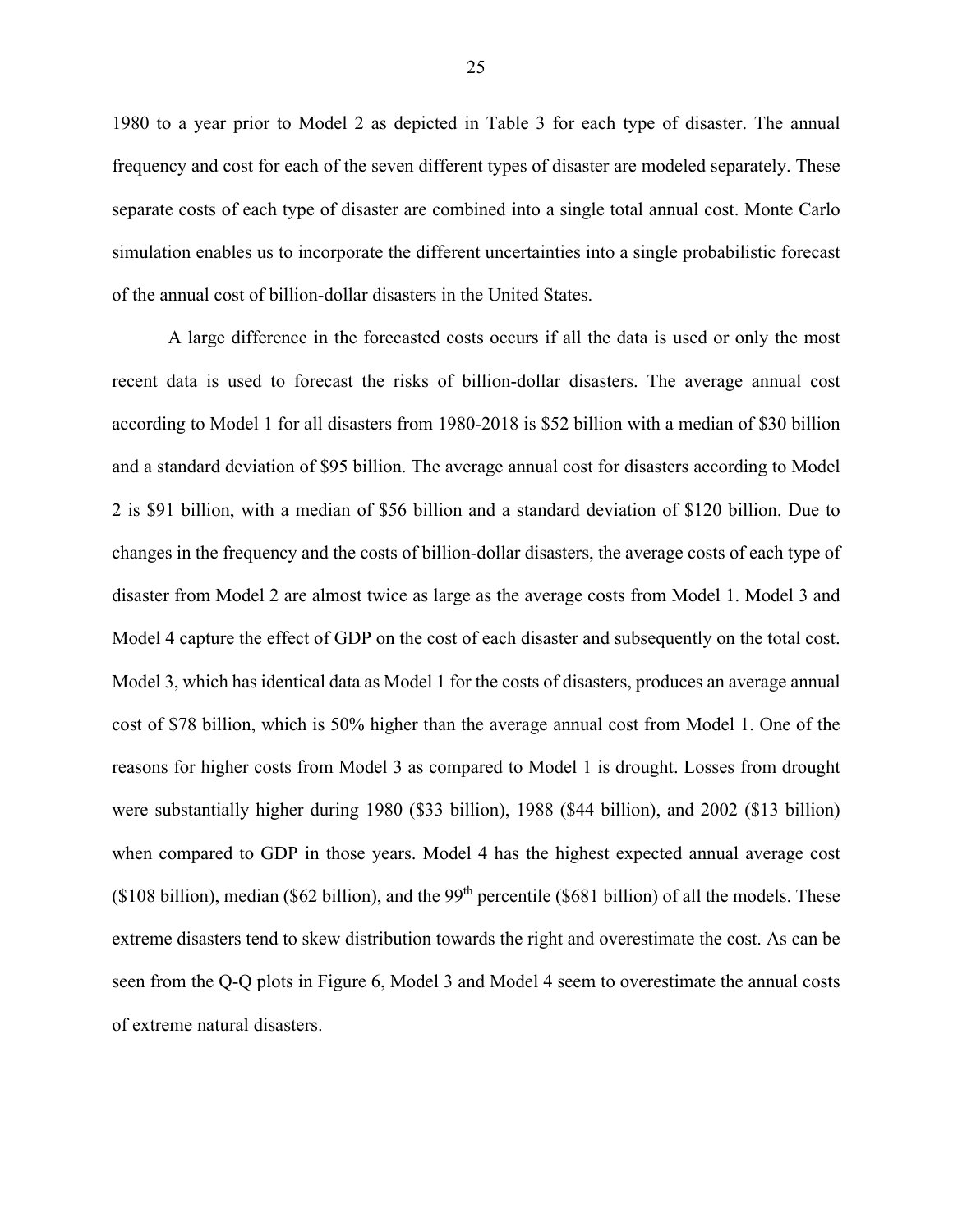The first four models demonstrate that tropical cyclones have the most severe impact on the U.S. economy. Extreme disasters such as Hurricane Katrina, Hurricane Harvey, and Hurricane Maria have each resulted in \$93 billion or more in economic costs in the past, which is evident from the models. The annual average cost from tropical cyclones is more than \$30 billion according to Model 1 and more than \$60 billion according to Model 2 and contributes 60-70% of the annual costs. The cost to the U.S. economy by tropical cyclones is approximately five times more than the second most expensive disaster (severe storms) in both Model 1 and Model 2. Similarly, tropical cyclones also have the greatest average annual cost in Model 3 (\$37 billion) and Model 4 (\$68 billion). Tropical cyclones also exhibit the largest increase in costs since 2000 when comparing the results between Models 2 and 5.

Even though tropical cyclones incur the highest cost to the economy, the most frequent billion-dollar disaster is a severe storm in the four models. According to Model 1, Model 2, and Model 4, severe storms have the second-highest annual cost from \$6-15 billion. Wildfires have the second-largest average annual cost in Model 3 at \$13 billion, and the average annual cost of severe storms is \$8 billion in Model 3.

Droughts contribute the third largest impact according to Model 1, Model 2, and Model 3, with an average cost of \$6, \$7, and \$11 billion, respectively. Losses from wildfire (\$12 billion) are the third-largest contributor to the total average cost according to Model 4. This change in losses for wildfire is also noted in Model 3, which might be because of the fewer data points for wildfire compared to the severe storm that cost higher than the GDP of that period.

The five models seem to have some benefits and drawbacks. Models 1 and 3 use all of the available historical data, which is generally good practice, especially when the size of the dataset is rather limited. However, since the frequency and costs of billion-dollar disasters appear to be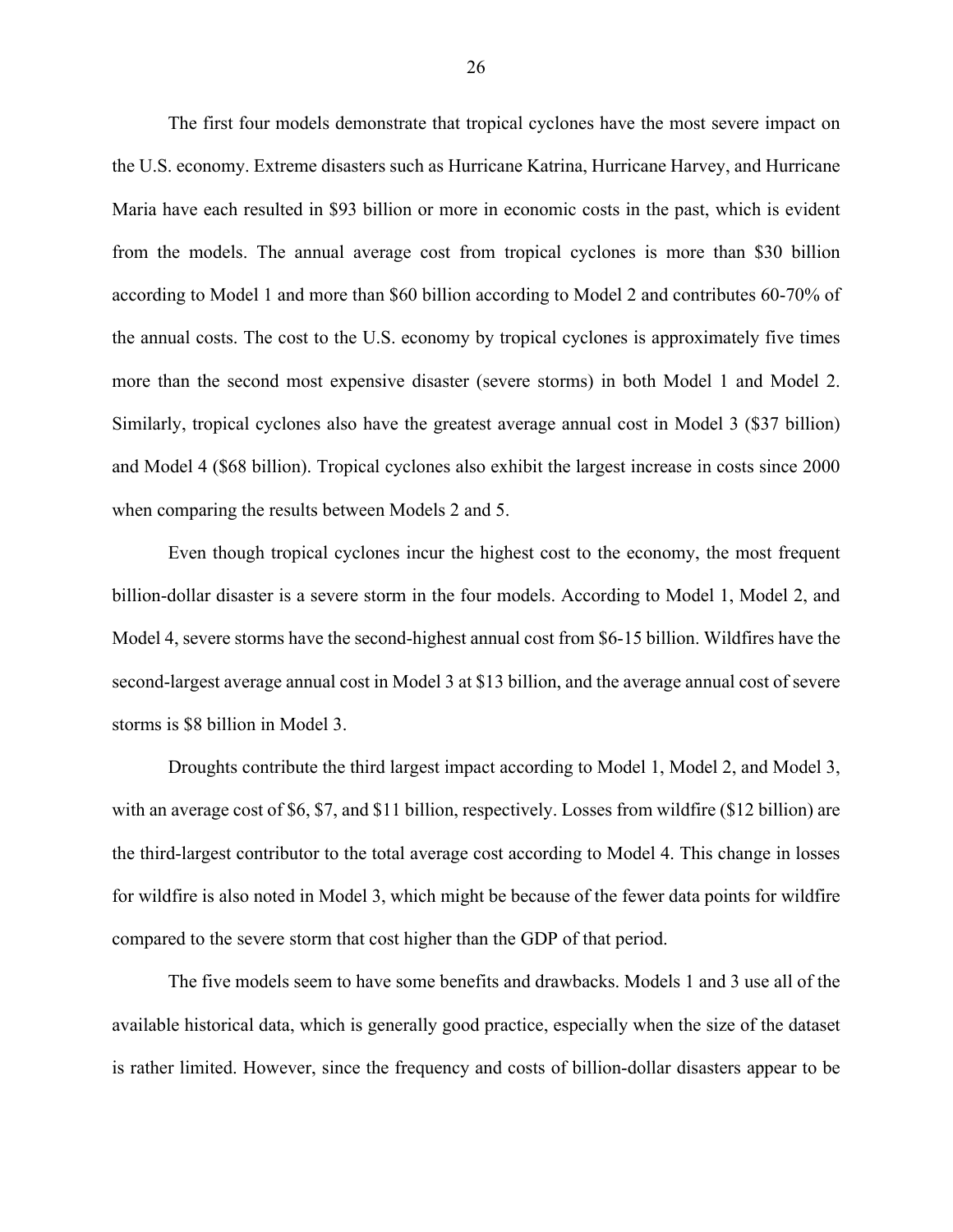increasing, only using the most recent data as Models 2 and 4 do seem reasonable. Incorporating GDP into the model to account for some of the increase in costs might be appropriate. Still, Models 3 and 4 do not seem to fit the data very well and may overestimate these natural disasters' costs. Model 2 seems to provide a good fit to the historical data and account for the rise in frequency and costs due to its ability to incorporate recent disaster cost and frequency changes.

Previous researchers have mentioned the importance of education and experience on disaster preparedness [33], [34]. Educating vulnerable populations about the effect of tropical cyclones (most expensive disaster) and severe storms (high-frequency disaster) can significantly reduce the economic impact and save American lives. A dollar invested by the federal government in disaster mitigation saves six dollars in recovery [35]. The mitigation efforts could be an input in the risk analysis models generated in this thesis so as to quantify, forecast and understand the outcome of mitigation strategies on the total economic costs of disasters. The valuation of economic costs of disasters from the models can be utilized by policymakers to estimate the effectiveness of recovery plans. The ability to mathematically quantify different complex natural disasters can be used by the policymakers to compare different scenarios at different levels of severeness. A rank order system could be generated using appropriate multi-criteria decision making methods with different scenarios to support and determine separate mitigation strategies. A proactive measure and numerical modeling approach, described in this thesis for highly disruptive disasters such as tropical cyclones, severe storms, and drought, can substantially mitigate the adverse effects [34]. Disaster risk reduction (DRR) has been shown to mitigate the economic impacts of natural disasters [36]. Based on the above models, spending 30-50% on tropical cyclones can fast-track the economic recovery.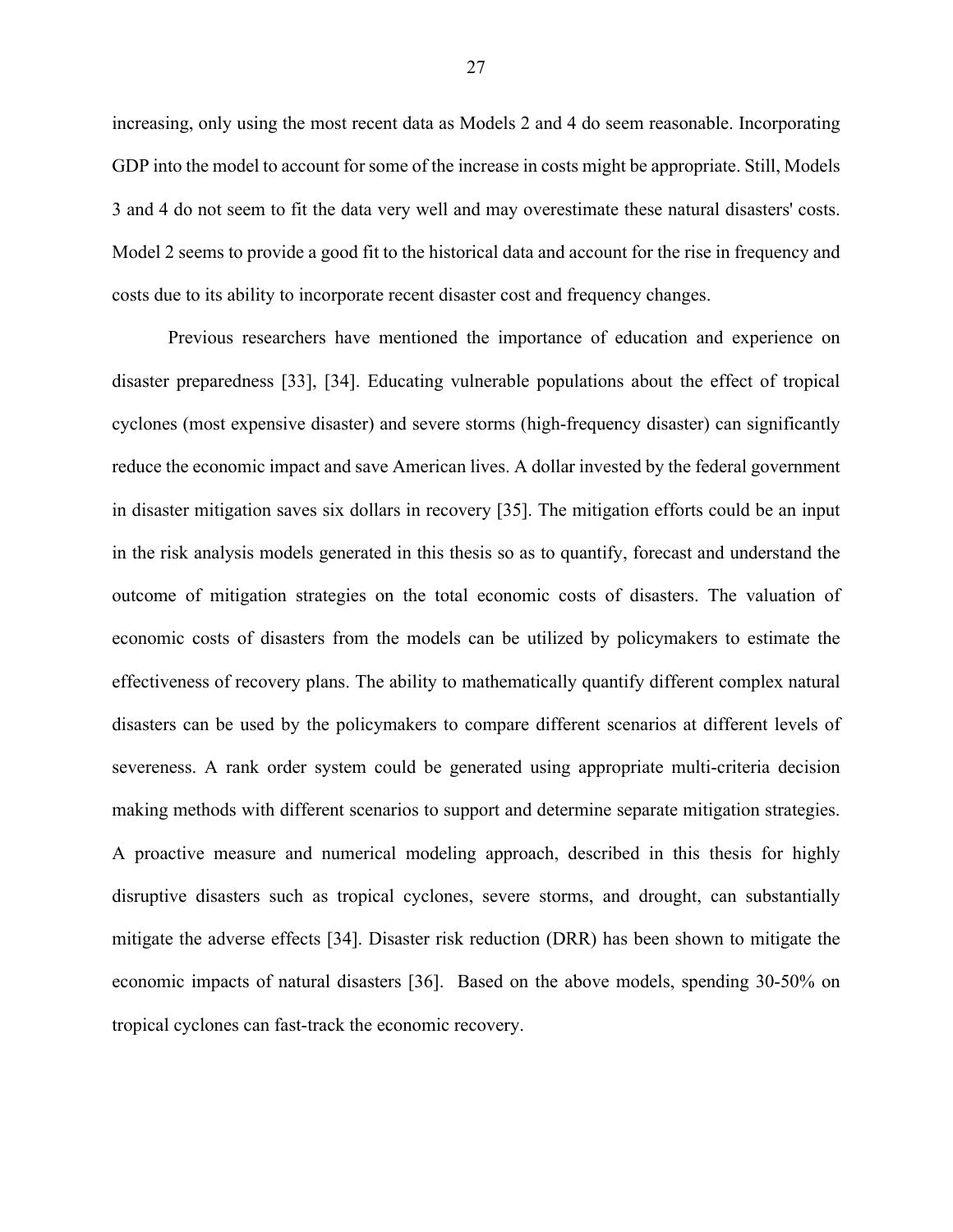This thesis uses probabilistic models. The models quantify the distribution of possible losses and the likelihood of their occurrence. The data collected by NCDC shows some limitations. Some natural disaster losses take a longer time to realize to the economy, and it might take months or years before receiving accurate information. The models are also limited to natural disasters contained in the dataset and do not consider the types of disruptive events such as a pandemic or terrorist attack. A future extension of this work could include a model with the number of deaths. Quantitative measures can be refined further by incorporating subject matter expertise through Bayesian analysis. Ultimately, the strength of these models lies in the ability to incorporate complexities and uncertainties of the natural disasters and to help quantify these uncertainties to enhance effective decision making.

These types of models can help policymakers understand the risk of large-scale natural disasters and help them be better prepared and create a more resilient nation. This thesis provides one way of quantifying and understanding risks in the overall efforts towards building risk management strategies. Quantifying and analyzing the costs of these disasters using probabilities can inform policymakers about how much they should spend in order to prepare for and hopefully reduce the frequency and magnitude of these billion-dollar disasters.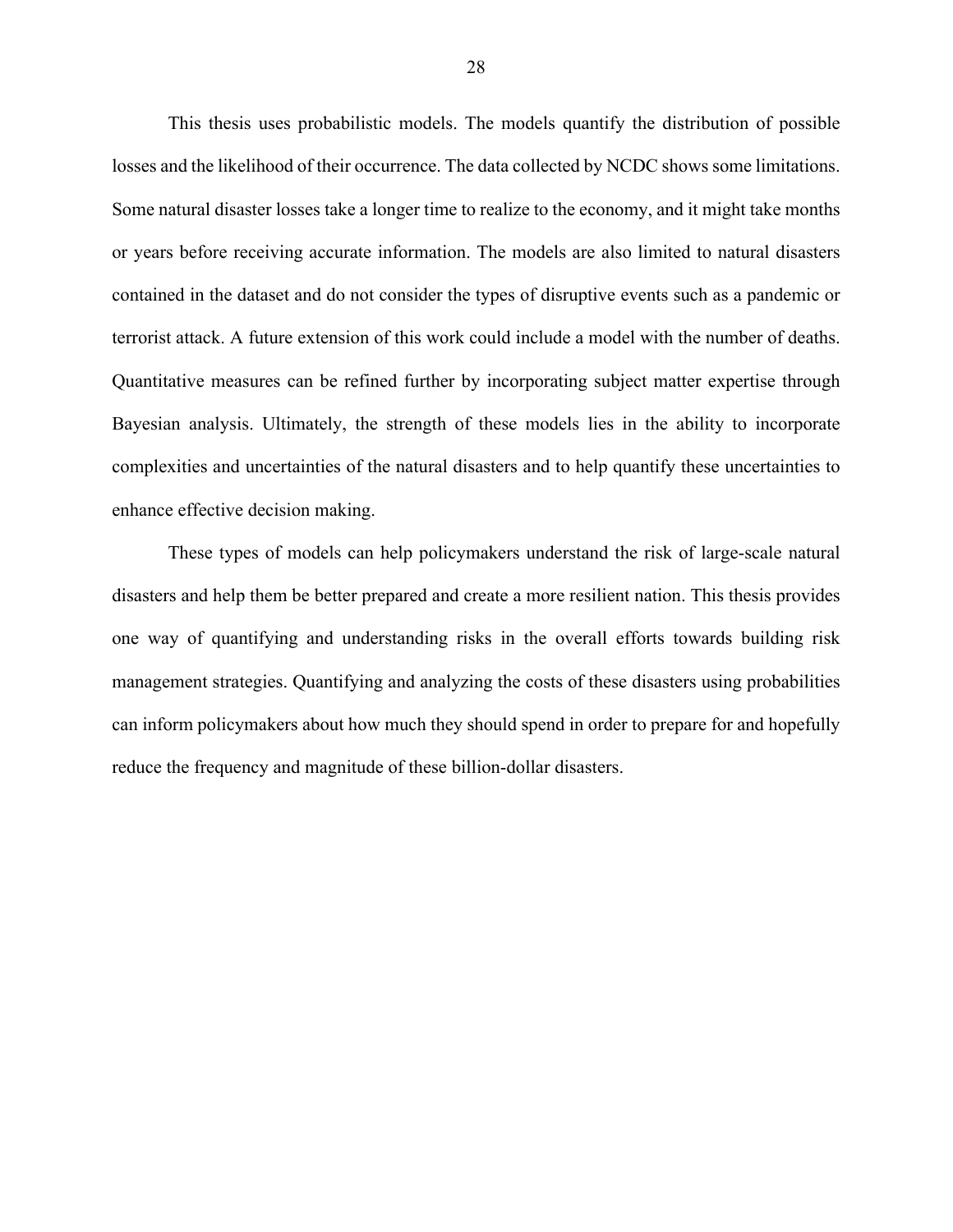#### **REFERENCES**

- <span id="page-36-0"></span>[1] "Billion-Dollar Weather and Climate Disasters: Overview | National Centers for Environmental Information (NCEI)." https://www.ncdc.noaa.gov/billions/ (accessed Oct. 05, 2019).
- [2] A. Al Kazimi and C. A. Mackenzie, "The economic costs of natural disasters, terrorist attacks, and other calamities: An analysis of economic models that quantify the losses caused by disruptions," in *2016 IEEE Systems and Information Engineering Design Symposium, SIEDS 2016*, Jun. 2016, pp. 32–37, doi: 10.1109/SIEDS.2016.7489322.
- [3] "Real Gross Domestic Product (GDPC1) | FRED | St. Louis Fed." https://fred.stlouisfed.org/series/GDPC1 (accessed Oct. 05, 2019).
- [4] F. Hoffmann and T. Lemieux, "Unemployment in the Great Recession: A Comparison of Germany, Canada, and the United States," *J. Labor Econ.*, vol. 34, no. S1, pp. S95–S139, Jan. 2016, doi: 10.1086/682424.
- [5] G. A. Barnard, G. M. Jenkins, and C. B. Winsten, "Likelihood Inference and Time Series," *J. R. Stat. Soc. Ser. A*, vol. 125, no. 3, p. 321, May 1962, doi: 10.2307/2982406.
- [6] C. A. MacKenzie, J. R. Santos, and K. Barker, "Measuring changes in international production from a disruption: Case study of the Japanese earthquake and tsunami," *Int. J. Prod. Econ.*, vol. 138, no. 2, pp. 293–302, 2012, doi: 10.1016/j.ijpe.2012.03.032.
- [7] J. Oosterhaven and M. C. Bouwmeester, "a New Approach To Modeling the Impact of Disruptive Events," *J. Reg. Sci.*, vol. 56, no. 4, pp. 583–595, 2016, doi: 10.1111/jors.12262.
- [8] A. Rose, I. Sue Wing, D. Wei, and A. Wein, "Economic Impacts of a California Tsunami," *Nat. Hazards Rev.*, vol. 17, no. 2, p. 04016002, May 2016, doi: 10.1061/(ASCE)NH.1527-6996.0000212.
- [9] W. W. Leontief, "Quantitative Input and Output Relations in the Economic Systems of the United States Author," 1936.
- [10] A. Rose and S.-Y. Liao, "Modeling Regional Economic Resilience to Disasters: A Computable General Equilibrium Analysis of Water Service Disruptions\*," *J. Reg. Sci.*, vol. 45, no. 1, pp. 75–112, Feb. 2005, doi: 10.1111/j.0022-4146.2005.00365.x.
- [11] M. Keen, P. K. Freeman, M. Mani, M. Keen, P. K. Freeman, and M. Mani, "Dealing with Increased Risk of Natural Disasters; Challenges and Options," Oct. 2003, Accessed: Mar. 03, 2020. [Online]. Available: https://econpapers.repec.org/RePEc:imf:imfwpa:2003/197.
- [12] M. W. Downton and R. A. Pielke, "How accurate are disaster loss data? The case of U.S. flood damage," *Nat. Hazards*, vol. 35, no. 2, pp. 211–228, Jun. 2005, doi: 10.1007/s11069-004-4808-4.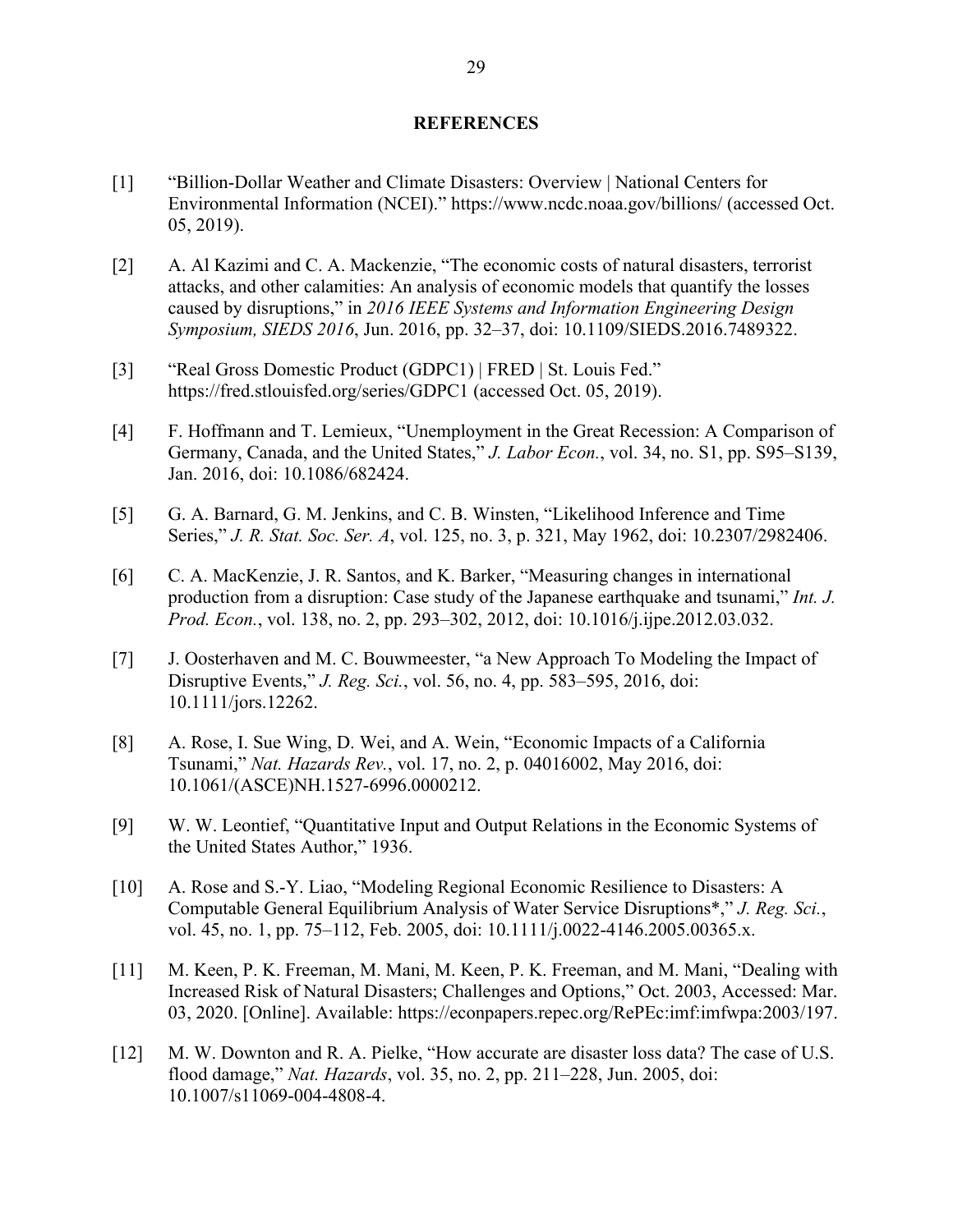- [13] T. Lott, Neal; Ross, "Tracking and Evaluating U.S. Billion Dollar Weather Disasters, 1980-2005," 2005, Accessed: Mar. 03, 2020. [Online]. Available: https://www.hsdl.org/?abstract&did=.
- [14] A. B. Smith and J. L. Matthews, "Quantifying uncertainty and variable sensitivity within the US billion-dollar weather and climate disaster cost estimates," *Nat. Hazards*, vol. 77, no. 3, pp. 1829–1851, Jul. 2015, doi: 10.1007/s11069-015-1678-x.
- [15] A. B. Smith and R. W. Katz, "US billion-dollar weather and climate disasters: Data sources, trends, accuracy and biases," *Nat. Hazards*, vol. 67, no. 2, pp. 387–410, Jun. 2013, doi: 10.1007/s11069-013-0566-5.
- [16] W. Kron, M. Steuer, P. Löw, and A. Wirtz, "How to deal properly with a natural catastrophe database-analysis of flood losses," *Hazards Earth Syst. Sci*, vol. 12, pp. 535– 550, 2012, doi: 10.5194/nhess-12-535-2012.
- [17] S. A. Changnon and G. J. D. Hewings, "Losses from Weather Extremes in the United States," *Nat. Hazards Rev.*, vol. 2, no. 3, pp. 113–123, Aug. 2001, doi: 10.1061/(asce)1527-6988(2001)2:3(113).
- [18] T. C. Peterson, X. Zhang, M. Brunet-India, and J. L. Vázquez-Aguirre, "Changes in North American extremes derived from daily weather data," *J. Geophys. Res.*, vol. 113, no. D7, p. D07113, Apr. 2008, doi: 10.1029/2007JD009453.
- [19] J. B. Elsner, J. P. Kossin, and T. H. Jagger, "The increasing intensity of the strongest tropical cyclones," *Nature*, vol. 455, no. 7209, pp. 92–95, Sep. 2008, doi: 10.1038/nature07234.
- [20] U. Climate Change Science Program, "Weather and Climate Extremes in a Changing Climate. Regions of Focus: North America, Hawaii, Caribbean, and U.S. Pacific Islands," 2008. Accessed: Mar. 03, 2020. [Online]. Available: https://www.gfdl.noaa.gov/.
- [21] P. Pall *et al.*, "Anthropogenic greenhouse gas contribution to flood risk in England and Wales in autumn 2000," *Nature*, vol. 470, no. 7334, pp. 382–385, Feb. 2011, doi: 10.1038/nature09762.
- [22] Z. W. Kundzewicz *et al.*, "Flood risk and climate change: global and regional perspectives," *Hydrol. Sci. J.*, vol. 59, no. 1, pp. 1–28, Jan. 2014, doi: 10.1080/02626667.2013.857411.
- [23] O. Choi and A. Fisher, "The impacts of socioeconomic development and climate change on severe weather catastrophe losses: Mid-Atlantic Region (MAR) and the U.S.," *Clim. Change*, vol. 58, no. 1–2, pp. 149–170, May 2003, doi: 10.1023/A:1023459216609.
- [24] "Are Successive Generations Getting Wealthier, and If so, Why? Evidence from the 1990s on JSTOR." https://www.jstor.org/stable/3805098?seq=1#metadata\_info\_tab\_contents (accessed Mar. 03, 2020).